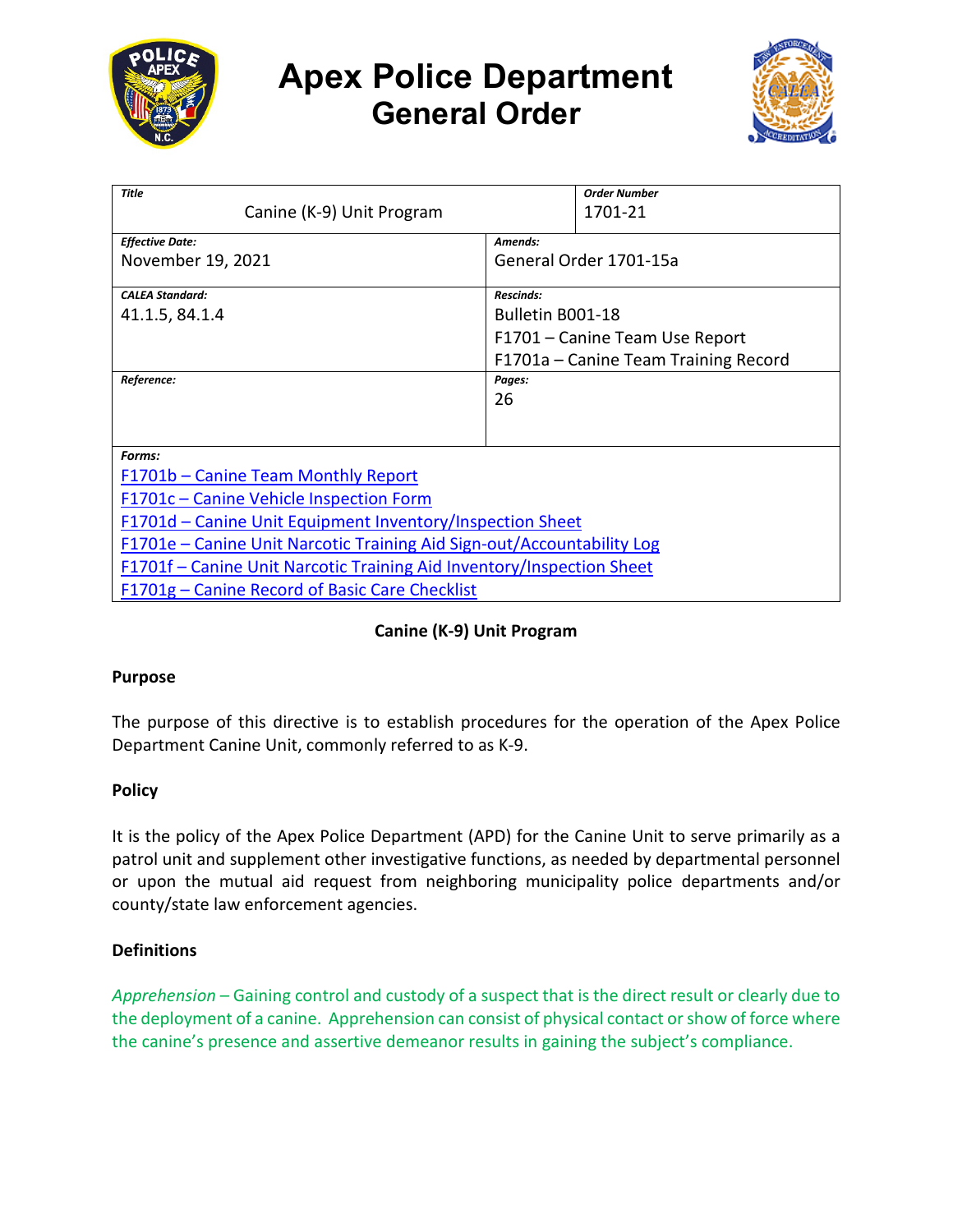*Area Search* – An outdoor search in which a Canine Team works in a set pattern using the wind to locate an airborne scent and pursue it to its source. This type of search allows the Canine Team to cover a large area by using the animal's ability to locate a hidden offender and/or objects in a minimum amount of time while maximizing officer safety.

*Bite* – Physical contact with a subject that results in a skin wound or puncture produced by a canine's teeth.

*Building Search* – An indoor search in which the Canine Team works in a set pattern using the airflow to locate the airborne scent to pursue it to its source. This type of search allows the Canine Team to search the interior of any building using the animal's ability to locate a hidden offender and/or objects in a minimum amount of time while maximizing officer safety.

*Canine* – An animal specially trained to function as a police work dog.

*Canine Handler* – A sworn Apex Police Officer selected, trained, and certified to use a canine as part of his/her official duties.

*Canine Team* – A team consisting of a handler and a canine.

*Contact –* Any touching of a person by a canine, including nudging, pawing, seizing a subject's clothing, or canine bite, which may or may not require medical treatment. Contact does not include playful or non-aggressive behavior.

*Handler Protection* – A canine watch position to ensure the safety of a canine handler or actions taken by a canine when a canine handler's safety is threatened.

*Safety Officer* – A sworn Apex Police Officer, or officer from another law enforcement agency, temporarily assigned to assist the Canine Handler during Canine Unit operations and/or training.

*Search –* The organized, planned exploration of a person, vehicle, building, or area to locate a person, evidence, or other property.

# **Procedures**

#### **Objective and Assignment**

- 1. The Canine Unit will provide a specialized team (consisting of a Canine Handler and canine) used to enhance the public safety services of the APD by performing, but not limited to the following operational needs:
	- Detect and prevent crime
	- Find missing persons
	- Conduct building and article searches
	- Dog sniffs for the detection of narcotics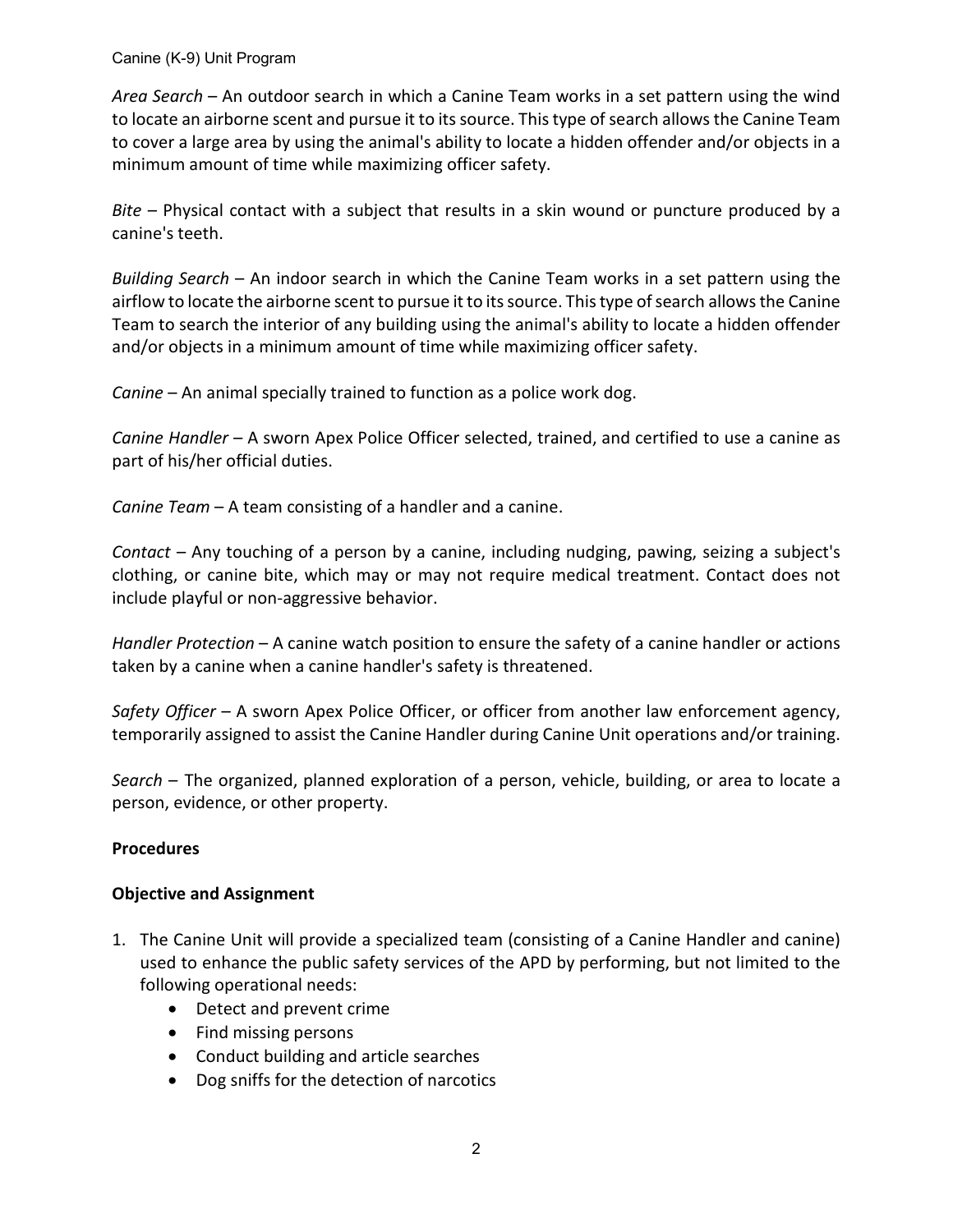- Track individuals suspected of committing a crime or suffering from cognitive impairment
- 2. The most significant value of a Canine Team lies in its ability to use the animal's senses of sight, hearing, and smell to aid in the search for drugs, persons, and/or other items. The success of an effective Canine Team lies in quality training, proper use, and accurate documentation. The Canine Team will accurately document all activities and use procedures consistent with approved training and operational methods.
- 3. The Canine Unit is part of Special Operations, which is an organizational component of the Patrol Division. The Canine Unit falls under the supervision of the Directed Patrol Unit (DPU). The Canine Unit consists of the following personnel:
	- Canine Handler
	- Canine
- 4. Assignment to the Canine Unit is voluntary.
	- Canine Unit members have routine, operational duties as patrol officers in addition to their Canine Unit responsibilities.

# **Qualifications and Selection of Police Canine Handlers** (41.1.5 (c))

- 1. Each person applying for the specialized assignment as a Canine Handler must:
	- Be a sworn, certified police officer
	- Have a minimum of one year of law enforcement service with the APD
	- Have received a rating of Successful or higher on their most recent performance evaluation
	- Have no significant disciplinary record
	- Have the ability and willingness to house the canine at his/her residence
	- Be willing to install a kennel at his/her residence at no expense to the Canine Handler
	- Be willing to exercise and train the canine and to participate in related canine activities
	- Be able to pass the POPAT or an approved fitness test as directed by the Chief of Police
- 2. Should the Canine Handler fail to pass the POPAT or other approved fitness test, he/she will be placed on probationary status under the following criteria:
	- The Canine Handler is required to retest on the same fitness test within 90 days of the test failure date
	- The Patrol Division Commander may extend that timeframe based on any extenuating circumstances (i.e., handler injury)
	- During that preparation period, the Canine Handler is permitted continuous use of the canine
	- In the event the Canine Handler cannot successfully pass the retest, that performance issue and an evaluation of the performance of the Canine Team will be submitted through the chain of command for review by the Chief of Police
	- Subsequent to the review, the Chief of Police may: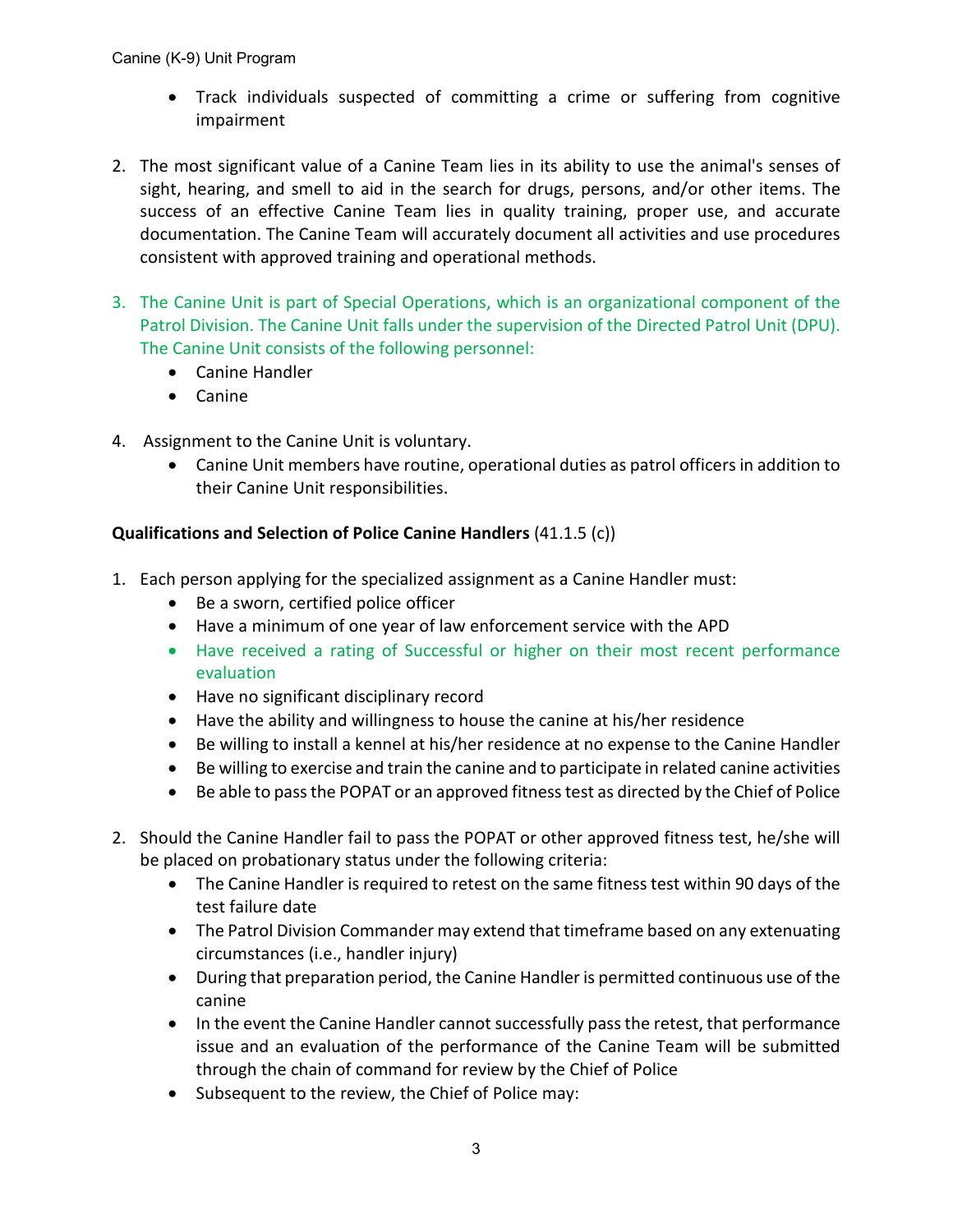- $\triangleright$  Institute a structured set of work improvement and/or achievement goals
- $\triangleright$  Recommend the Canine Handler undergo additional training, testing, or alternative review
- $\triangleright$  Remove the Canine Handler from the Canine Unit and/or
- $\triangleright$  Take any other action as appropriate given the circumstances as allowed by APD and Town of Apex (TOA) policies
- 3. Applicants are selected for Canine Handler pursuant to [General Order 312 –](https://powerdms.com/link/APEXPD/document/?id=441943) *Allocation and [Distribution of Personnel](https://powerdms.com/link/APEXPD/document/?id=441943)*.
	- Canine Unit vacancies will be posted using Form F312 *Specialized Assignment Announcement*.
	- Eligible officers may request this assignment by submitting Form F312a *Posting Request Form*.
- 2. The candidate may be required to participate in an assessment process, which may include:
	- Unit Review/Panel Interview Board
	- Home visitation/interview with a spouse, family members, etc.
	- Any other appropriate procedure that may be required
- 3. Final selection to the Canine Unit is made by the Chief of Police based upon the selection process results and with input from the candidate's supervisor, Patrol Division Commander, and the Executive Staff.
	- Other factors to consider include but are not limited to, the candidate's law enforcement experience, ability to take direction and work in a team atmosphere, judgment, disciplinary record, work history, reliability, and other factors that may be pertinent to the assignment.
- 4. Appointment to the Canine Unit is contingent upon maintaining the necessary skills and abilities required of other Canine Unit members and continued and satisfactory performance of assigned duties.
	- Any member may be removed from the Canine Unit by the Chief of Police with or without advanced notice and with or without the recommendation of the Patrol Division Commander.
	- Canine Team assignment is at the discretion of the Patrol Division Commander and the Chief of Police.

#### **Authorization, Conditions, and Limitations of Use** (41.1.5 (a))

1. Only sworn officers of the APD who have completed canine training successfully and are authorized by the Chief of Police may be assigned as a Canine Handler.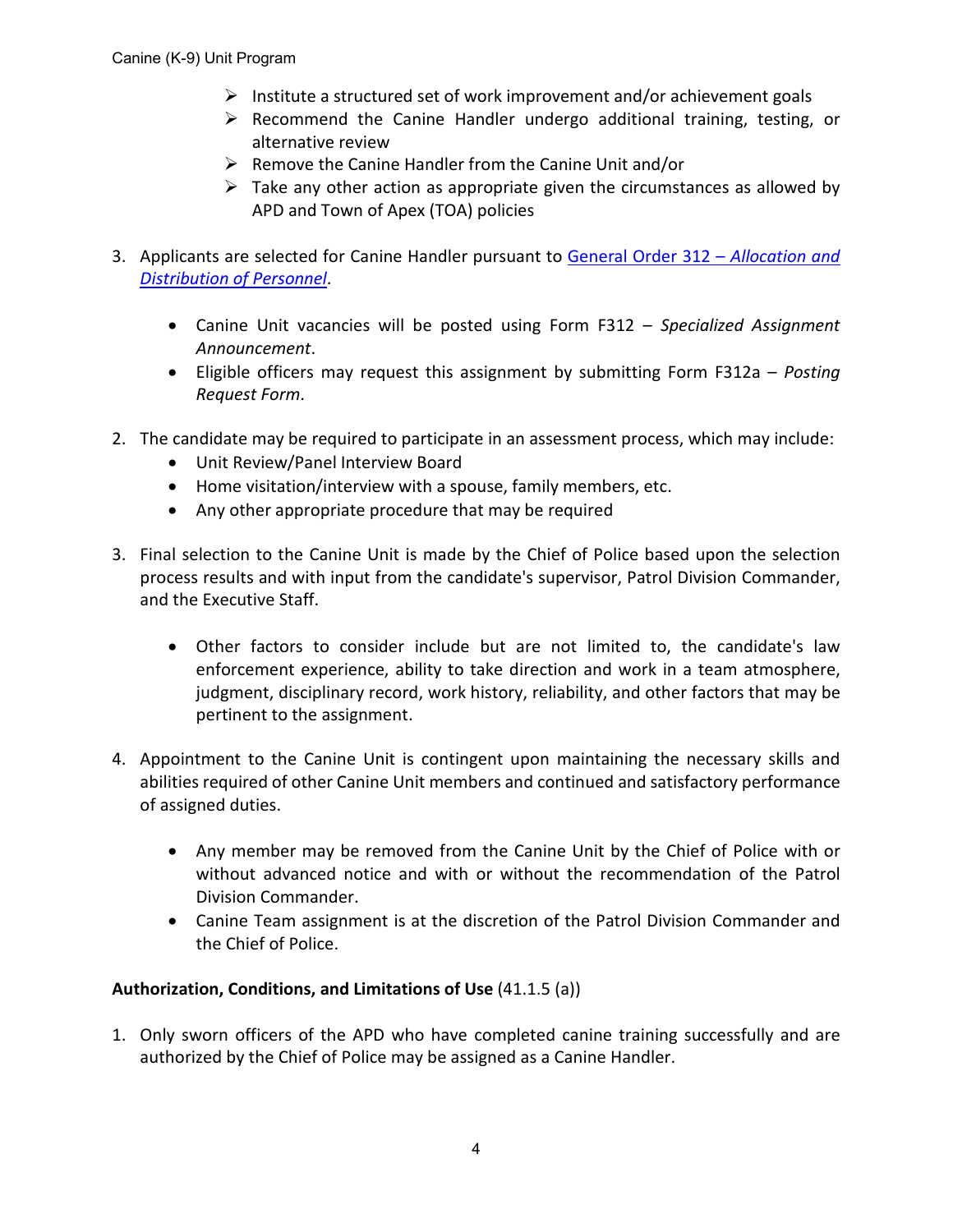- The primary function of the Canine Handler is to serve as a patrol officer but may provide additional support to the Criminal Investigations and Administrative Divisions as necessary and appropriate.
- The Canine Team reports to the DPU supervisor and/or Watch Commander in his/her absence.
- The Canine Handler is responsible for the action of the Canine Team at all times.
- 2. All canines are the property of the APD and will not be used for purposes other than those approved as official department duties.
- 3. As representatives of the APD, the Canine Unit, Canine Teams, and/or Canine Handlers will not be affiliated, directly or indirectly, with any organization or society, specifically or loosely related to their assignment, without the prior approval of the Chief of Police. Additionally, all organization or society affiliations must be directly related to the official business of the APD.
- 4. Members of the Canine Unit will not endorse products, services, or appear in any publications without the prior approval of the Chief of Police.
- 5. The use of any departmental canine for breeding is strictly prohibited.
- 6. The Canine Handler is responsible for creating and consistently maintaining all records, certifications, and other required documentation.
	- **NOTE:** All records, certifications, and other required documentation are the property of the APD and must be turned in to the Patrol Division Commander upon request and/or when the Canine Handler's assignment to the Canine Unit ends for any reason.
- 7. Canine Teams may be used for, but not limited to, the following functions based upon each Canine Team's specific training and certifications:
	- Building searches
	- Area searches
	- Article searches
	- Vehicle searches
	- Searches for suspects or missing persons
	- Canine Handler protection
	- Detection of narcotics and controlled substances in which that Canine Team is certified
	- Assist the Special Response Team (SRT) during tactical operations
	- Participate in demonstrations, presentations, and other community events
- 8. Canine Teams will not perform any function that the Canine Handler and the canine are not certified and trained to conduct.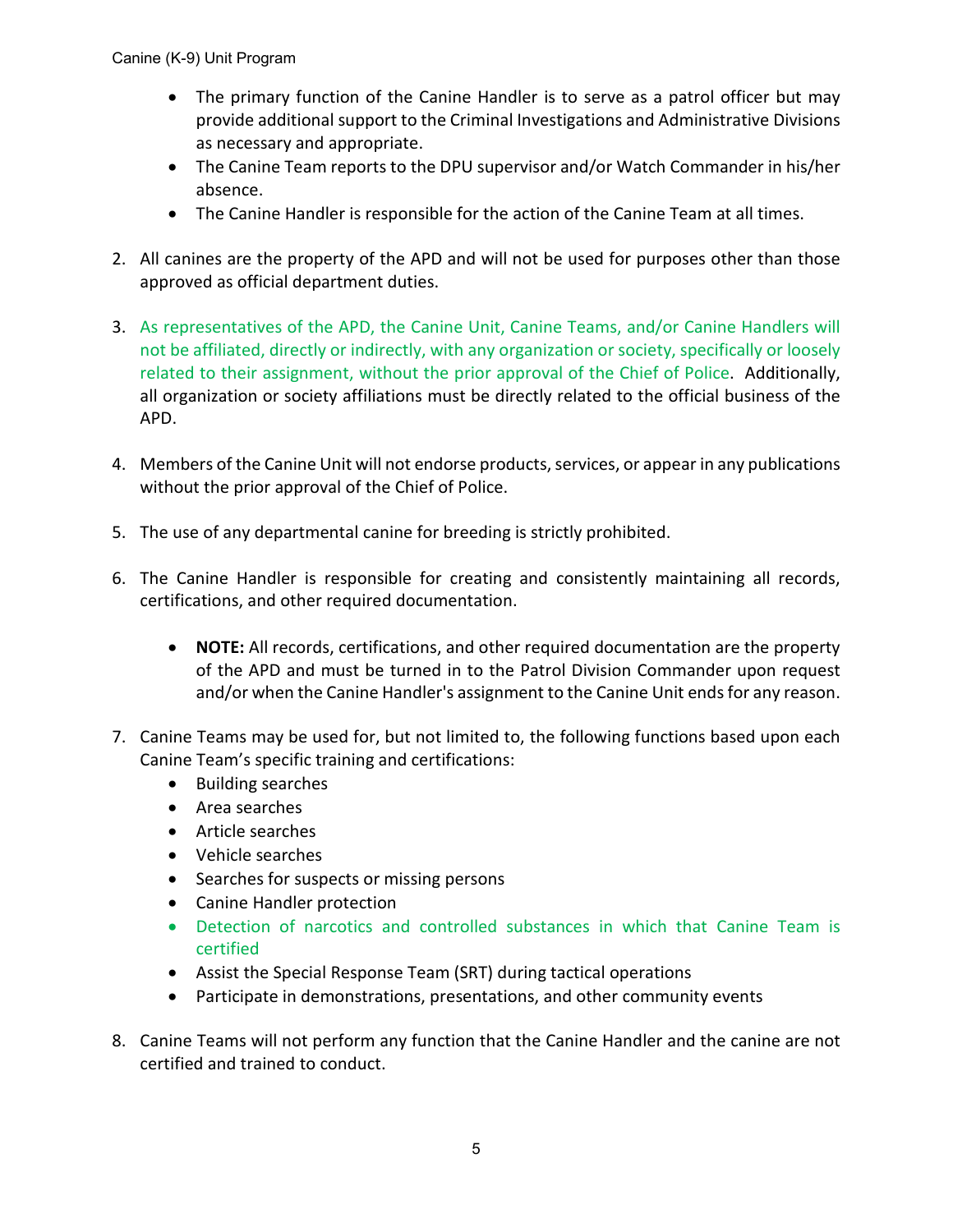# **Certification** (41.1.5 (b)(d)(e))

# *Canine Handler*

- 1. Upon selection as a Canine Handler, and before being used for duty, the Canine Handler must successfully complete a Basic Handler's School through an approved and credible agency/organization. (41.1.5 (d))
- 2. The Canine Handler may attend Canine Unit training under the supervision of the Patrol Division Commander prior to certification.
- 3. Certification will be completed upon the successful conclusion of the certified Basic Handler's School and annually maintained while the Canine Handler is assigned to the Canine Unit.

# *Canine* (41.1.5 (b))

- 1. All canines will be purchased or obtained through an approved and credible organization, upon recommendation of the Patrol Division Commander, and with final approval made by the Chief of Police.
- 2. The canine must successfully complete a Canine Certification Course through a credible agency/organization before being used for police duty.
- 4. Certification will be completed upon completion of Basic Handler's School and annually maintained while the canine is assigned to the Canine Unit.

#### **Training**

#### *General*

- 1. Canine Teams will train each month to maintain skills, develop additional abilities, and maintain proficiency on all team equipment. (41.1.5 (d))
- 2. The Canine Handler will prepare a schedule of training that ensures the Canine Teams maintain appropriate skills and necessary certifications.
- 3. Canine Handlers are required to attend all unit training unless excused by the Patrol Division Commander.

#### *Obedience*

1. Obedience is a critical skill for any successful Canine Team and the Canine Handler will train to maintain obedience skills regularly unless the Patrol Division Commander has approved a different schedule.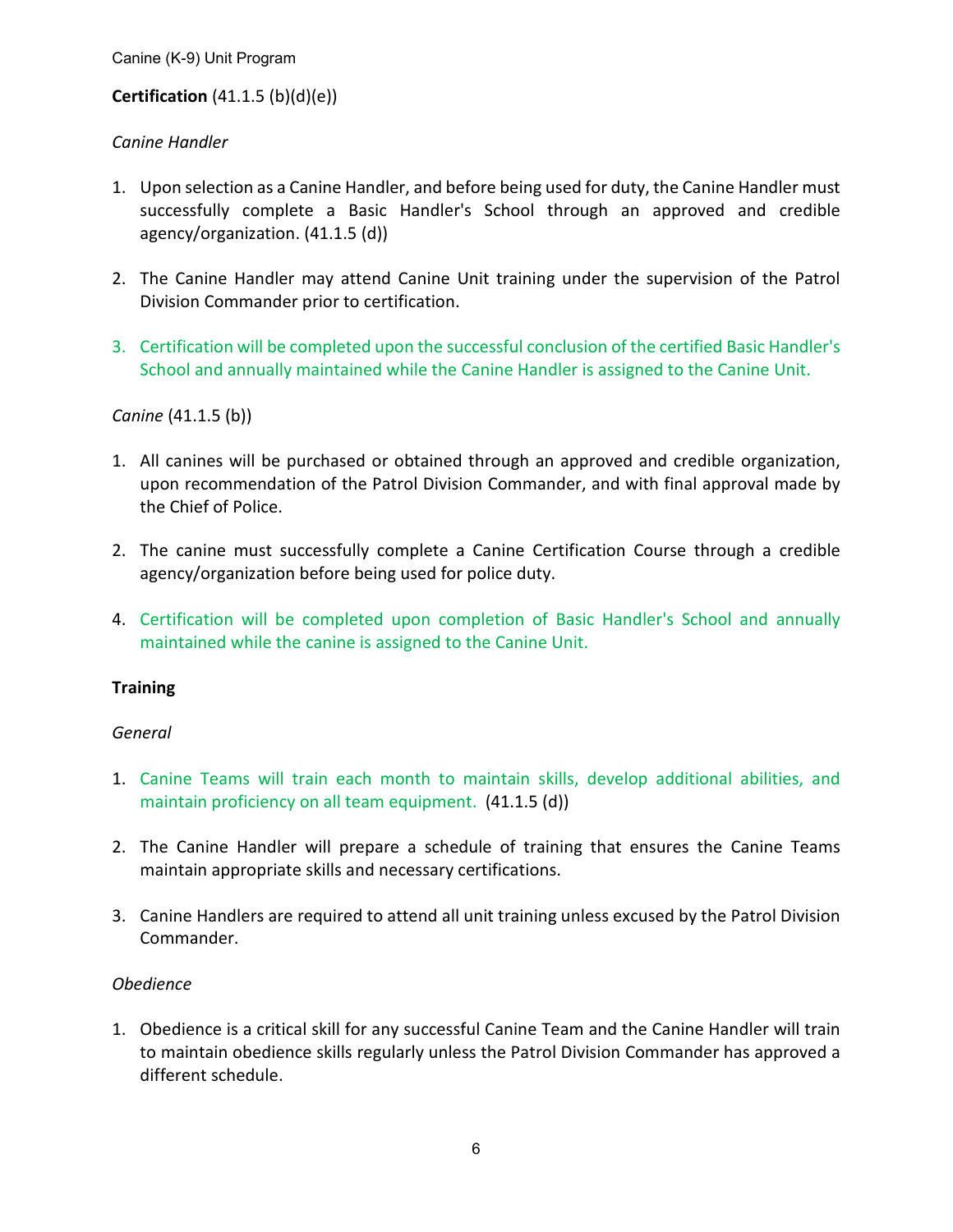#### *On-Duty*

- 1. On-duty training may be permitted with the approval of the Patrol Division Commander.
- 2. Calls for service and/or operational needs take precedence over on-duty training. The DPU supervisor and/or the Watch Commander will be notified of any deviations.
	- All deviations to scheduled, on-duty training will be documented on the appropriate training log.
- 3. All on-duty training will be recorded in CAD after notification is made to the Communications Center.

# *Off-Duty*

- 1. Off–duty training is permitted to ensure the Canine Team maintains a high level of readiness and performance.
- 2. The Patrol Division Commander will approve off-duty training.
- 3. When training off-duty, the Canine Team may use previously approved locations and issued departmental equipment.
- 4. Off-duty training will be scheduled within the time frame allotted by the K-9 Agreement with the TOA Human Resources Department and should not incur overtime.

#### *Training Aids*

- 1. Training aids must be approved by the Patrol Division Commander or, for narcotic training aids, by the Chief of Police before training with these aids can begin.
- 2. Narcotic training aids may be approved for narcotic detection canines only in small quantities.
- 3. The department is responsible for the cost of the training aids. The Canine Handler is responsible for the proper use, upkeep, and security of the aids.
- 4. Canine Handlers are authorized to keep various aids in their possession for immediate need.
- 5. The use of training aids will be documented in the appropriate module of RMS by the Canine Team during a training exercise and will include:
	- Date and time used and returned
	- Type of training aid used
	- Weight/amount of the narcotic training aid when received and returned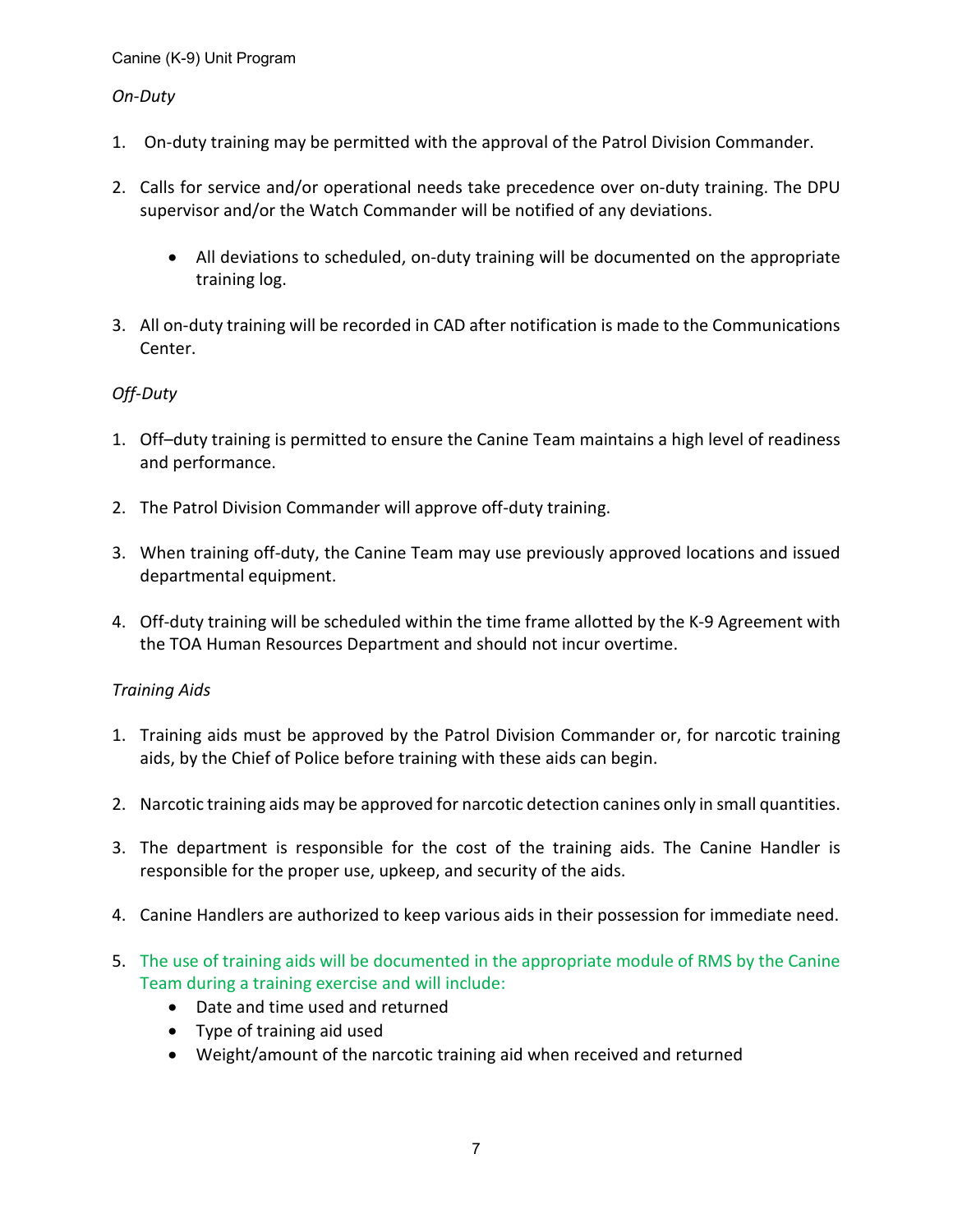- 6. If a training aid is lost or stolen, the Canine Handler will immediately report the incident to a supervisor and submit a memorandum documenting the loss/theft to the Patrol Division Commander, who will report the loss through the chain of command to the Chief of Police.
- 7. The Patrol Division Commander, or his/her designee, is responsible for applying for and the annual renewal of the Drug Enforcement Agency (DEA) registration that authorizes the department authority to handle training amounts of narcotics provided by the DEA pursuant to the provisions as outlined in Title 21 Part CFR 1301.
	- The department will only use narcotics supplied by the DEA as authorized by such canine registration for the use of training aids.
	- Requests for replacement material from the DEA will only be considered if 12 months have elapsed since the previous request was filled and made using the DEA-222 form.
- 8. All narcotics training aids will be securely stored in a location with limited access and in a secured box/safe within the Patrol Division when not in use by a Canine Team and will comply with the provision as outlined in Title 21 CFR Part 1301.71. (84.1.4)
	- The Patrol Division Commander must approve the storage location and method of access.
- 9. Narcotic training aids will be checked out/in using for F1701e *Canine Unit Narcotic Training Aid Sign-out/Accountability Log*. (84.1.4)
	- Canine Handlers, Patrol Division Commander, Special Operations Commander, and other departmental employees, as approved by the Chief of Police, are authorized to access the narcotic training aids.
	- The Canine Handlers may check-out/in narcotic training aids as needed.
	- The Special Operations Commander is responsible for ensuring proper check-out/in procedures are followed in accordance with this written directive and any other applicable written directives.
- 10. When not in use during a training exercise, the Canine Handler will secure all narcotic training aids in a locked box/safe within that Canine Handler's assigned vehicle and will return all narcotic training aids to the approved Patrol Division storage location at the conclusion of the training session. (84.1.4)
- 11. The Special Operations Commander is responsible for inventorying narcotic training aids supplied by the DEA to the department for the purposes of canine training in accordance with the prevision of Title 21 CFR Part 1304.11, using form F1701f – *Canine Unit Narcotic Training Aid Inventory/Inspection Sheet*. (84.1.4)
	- Records (inventory/inspections, etc.) pertaining to narcotic training aids will be maintained in accordance with the provisions as outlined in Title 21 CFR 1304.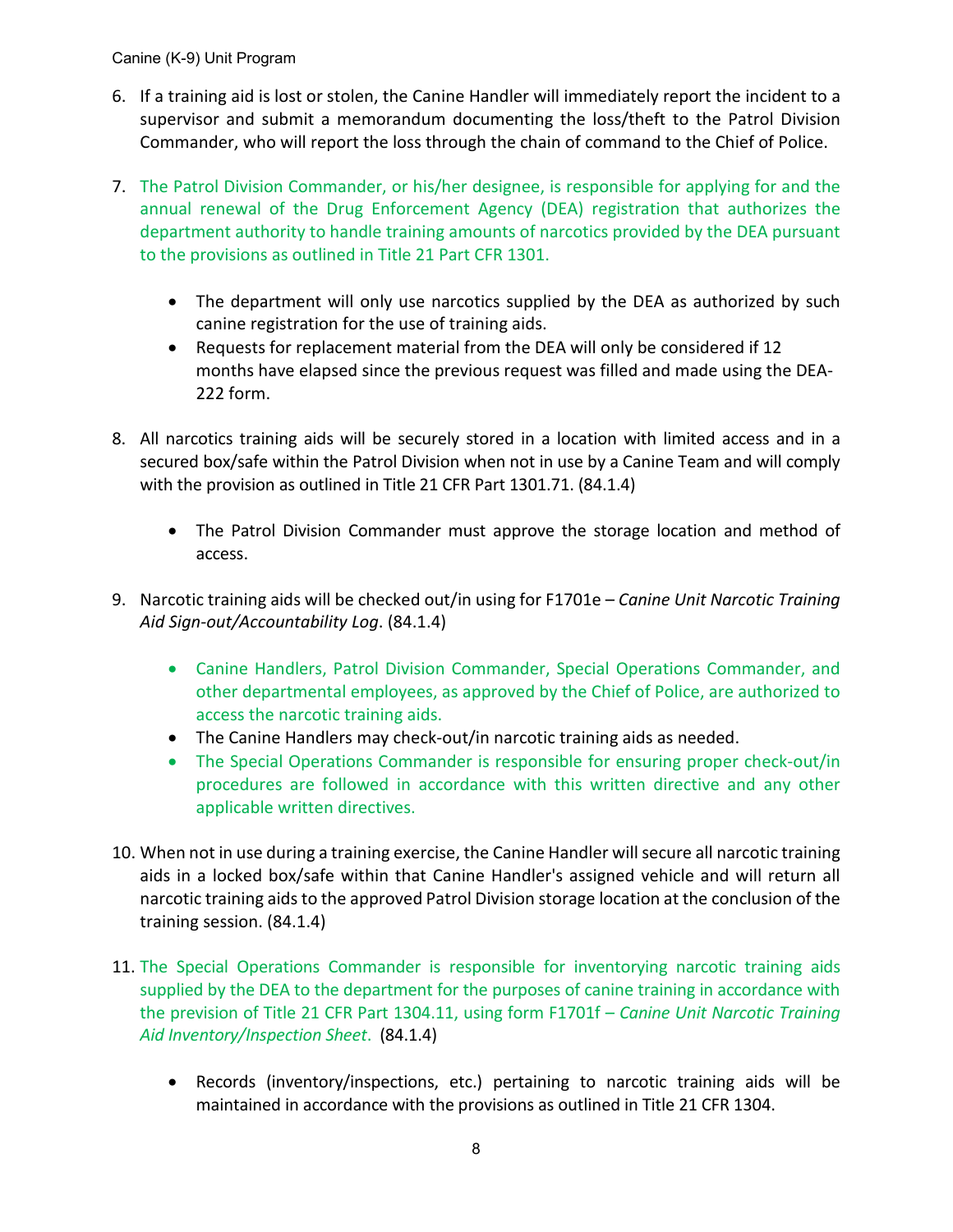- 12. The Special Operations Commander will complete a quarterly inspection of the narcotics training aids in conjunction with the Canine Handler, which will be documented on form F1701f – *Canine Unit Narcotic Training Aid Inventory/Inspection Sheet*.
	- The purpose of the inspection is to ensure the verification of narcotic training aids, record-keeping is up-to-date and maintained accordingly, and ensuring proper checkout/in procedures are followed.
	- Documentation of the inspection will be forwarded to the Chief of Police for review and approval.
- 13. An annual audit of the narcotic training aids with be completed as part of the annual audit of the department's property and evidence function pursuant to [General Order 801 –](https://powerdms.com/link/APEXPD/document/?id=448903) *Evidence [and Property Management and Control,](https://powerdms.com/link/APEXPD/document/?id=448903)* and will be documented such on form 801d – *Property/Evidence Inspection*.
- 14. Narcotic training aids will be disposed of in accordance with [General Order 801 –](https://powerdms.com/link/APEXPD/document/?id=448903) *Evidence and [Property Management and Control](https://powerdms.com/link/APEXPD/document/?id=448903)* and any other applicable written directive.
	- Prior to requesting additional narcotic training aids from the DEA, DEA Form (DEA-41) *Registrant's Inventory of Drugs Surrendered* must be submitted to the DEA laboratory that supplied the narcotics. The form must indicate the destruction of the previously obtained narcotics before additional canine narcotic training material will be supplied.

# *Training Locations*

- 1. Use of training locations must be pre-approved, in writing, by the owner or manager of the property.
- 2. The Patrol Division Commander will pre-approve any town property used for training and obtain approval from the appropriate town department to use the facility.
- 3. Training exercises will not interfere with the activity of the owner/manager or people using the property.
- 4. All locations are to be inspected by the Canine Handler before any training is performed to ensure the area is safe for the canine and anyone else involved.
- 5. The training location will also be inspected after training concludes to ensure the property is returned to pre-training condition.

#### *Training Uniforms & Equipment*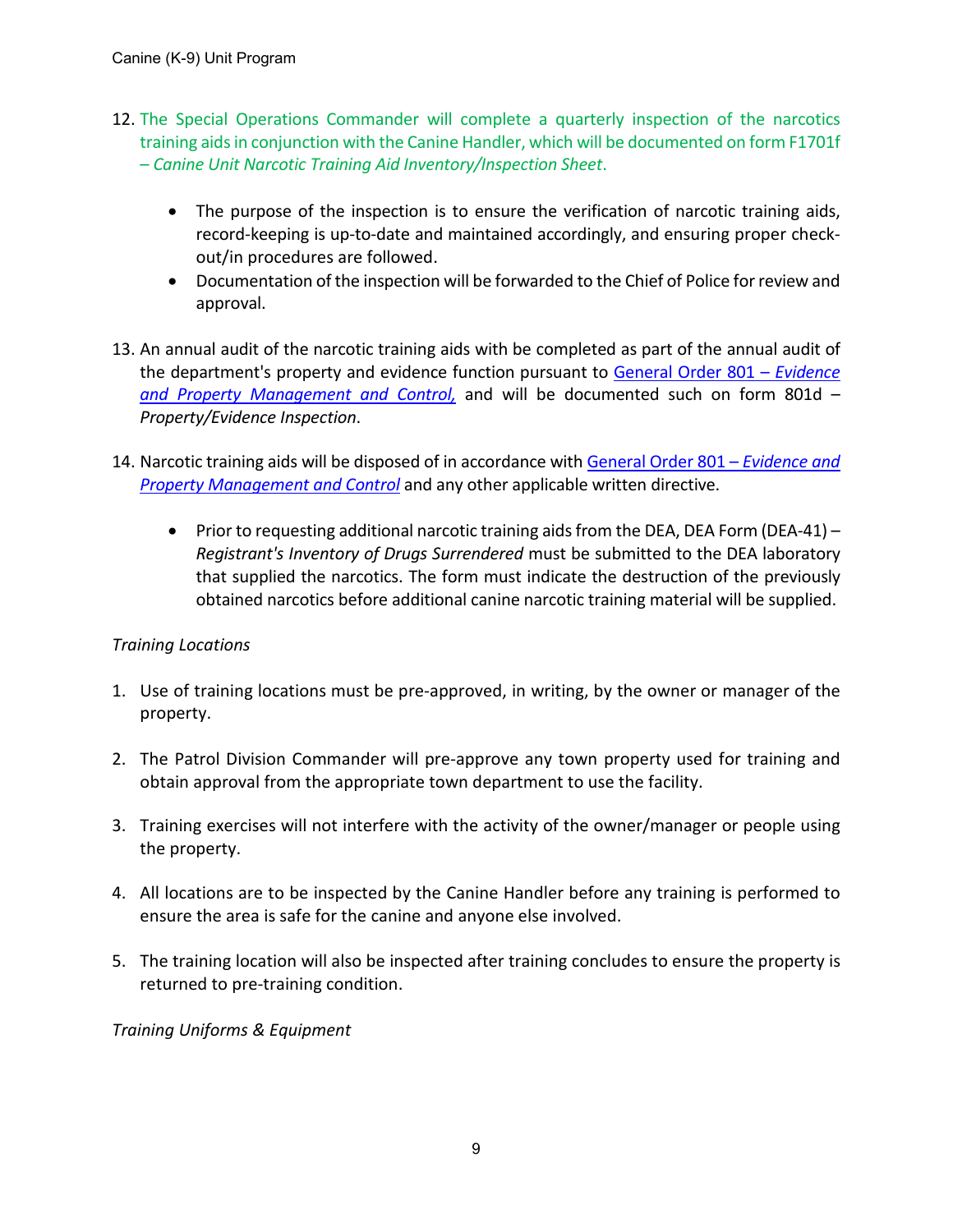- 1. Canine Handlers will report to Canine Unit training wearing the authorized uniform with all patrol and canine equipment available (including duty belt and gear, radio, ballistic vest, etc.), unless instructed otherwise by the Patrol Division Commander.
	- **NOTE:** The intent for this requirement is that the Canine Team is available for related calls and response times are limited to any extent possible.

*Training Documentation* (41.1.5 (f))

- 1. All training will be documented according to best practices and certification protocols.
- 2. Each training activity will be recorded in the appropriate module of RMS.
- 3. All records will be accurate, complete, and updated regularly.
- 4. The Canine Handler will maintain an overall training log for each specific area of training.
- 5. Training records will be maintained according to applicable NC Public Record Laws.

#### **Canine Unit/Team Equipment**

- 1. The Canine Team will be assigned the equipment necessary to carry out its duties.
- 2. The purchase of equipment is the responsibility of the department. The care and maintenance of the equipment are the responsibility of the Canine Handler.
- 3. At a minimum, the following equipment will be issued: (41.1.5 (h))
	- Training aids
	- Basic and tracking leads
	- Harness
	- Collar
	- Water and food bowls
	- Kennel with cover
	- Other approved equipment as needed
- 4. Canine Unit equipment will be inventoried and inspected monthly by the Special Operations Commander, or his/her designee, using form F1701d – *Canine Unit Equipment Inventory/Inspection Sheet.*
	- The Patrol Division Commander is responsible for ensuring form F1701d *Canine Unit Equipment Inventory/Inspection Sheet* is forwarded with the division's monthly report.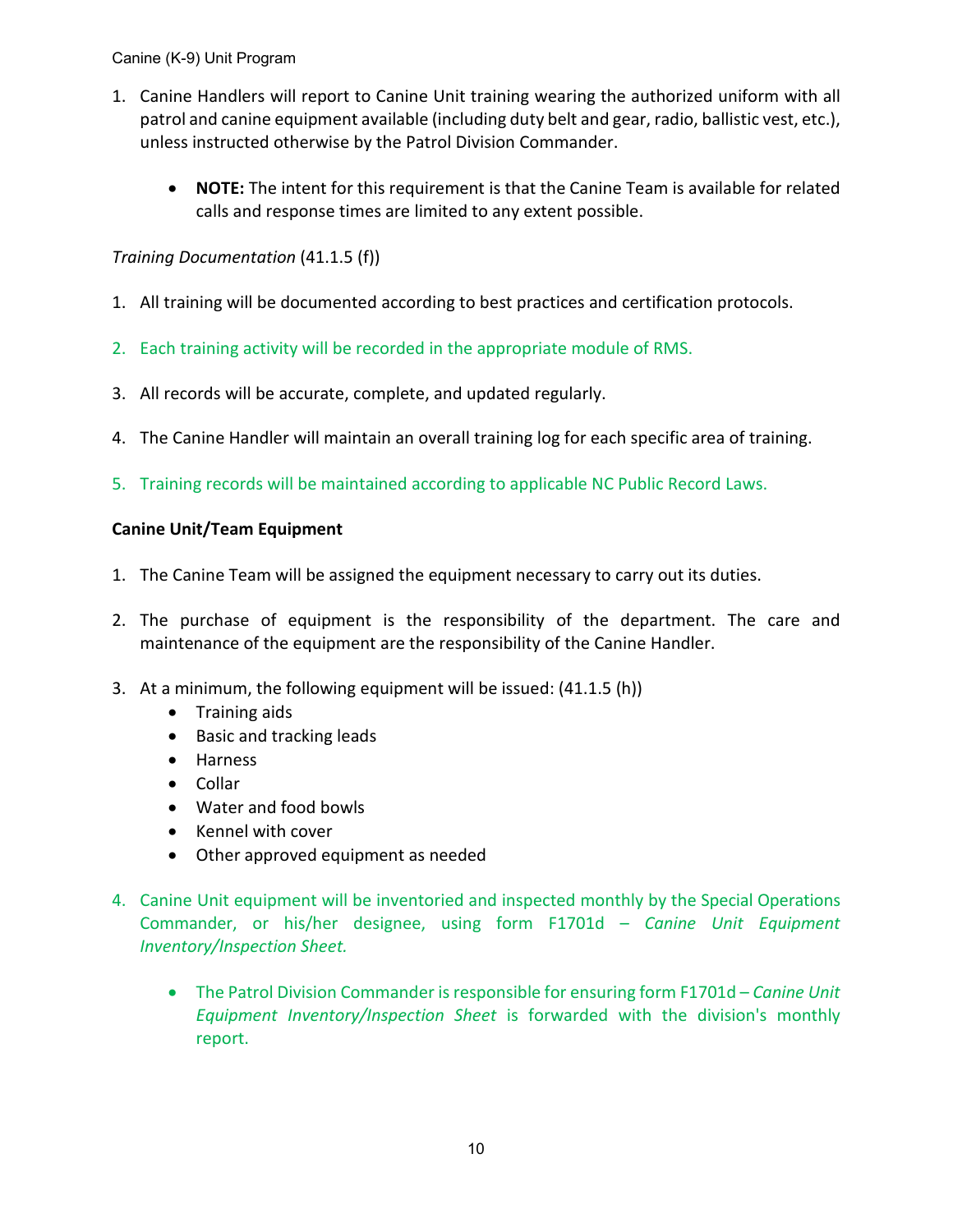# **Canine Handler Uniform**

- 1. Canine Handlers will report for patrol duty wearing the Canine Handler uniform as outlined in General Order 306 – *[Appearance and Uniform Regulation](https://powerdms.com/link/APEXPD/document/?id=443318)*s, unless directed otherwise by the Patrol Division Commander.
- 2. Canine Handlers will make every effort to maintain a neat and clean uniform throughout their tour of duty in accordance with General Order 306 – *[Appearance and Uniform Regulations](https://powerdms.com/link/APEXPD/document/?id=443318)* and any other applicable written directive.

#### **Canine Vehicle**

- 1. Canine vehicles will be marked patrol vehicles specially outfitted for a police canine and marked for canine service. At a minimum, the following additional equipment will be added:
	- Kennel type carrier
	- Emergency cooling fans
	- Heat control and pager system
	- Tinted windows
	- Remote door opener
	- Other approved equipment as needed
- 2. Canine vehicles will be used only for authorized, departmental business in accordance with TOA policies, General Order 608 – *[Assigned Vehicle Program,](https://powerdms.com/link/APEXPD/document/?id=590422)* and any other applicable written directive.
- 3. Canine vehicles are held to the same standards as patrol vehicles and will be inspected and maintained as outlined in General Order 603 – *[Police, Special Purpose Vehicle and Equipment](https://powerdms.com/link/APEXPD/document/?id=443948)* and any other applicable written directive.
	- Form F1701c *Canine Vehicle Inspection Form* will be used to document this inspection and submitted to the DPU supervisor, who will review, address any issues, and forward the form as part of the monthly report.
	- The Canine Handler is responsible for maintaining the vehicle service schedules as required by the TOA Fleet Maintenance Department and applicable written directives**.**
- 5. It is always crucial to maintain an appropriate internal temperature for the canine. Therefore, it is permissible for the canine vehicle to continue to run when the Canine Handler is not occupying the vehicle.
	- The Canine Handler is responsible for ensuring the safety and security of the vehicle, canine, and all enclosed equipment always, even when not present.
	- If the canine is not in the vehicle or if the weather permits, the canine vehicle should be turned off.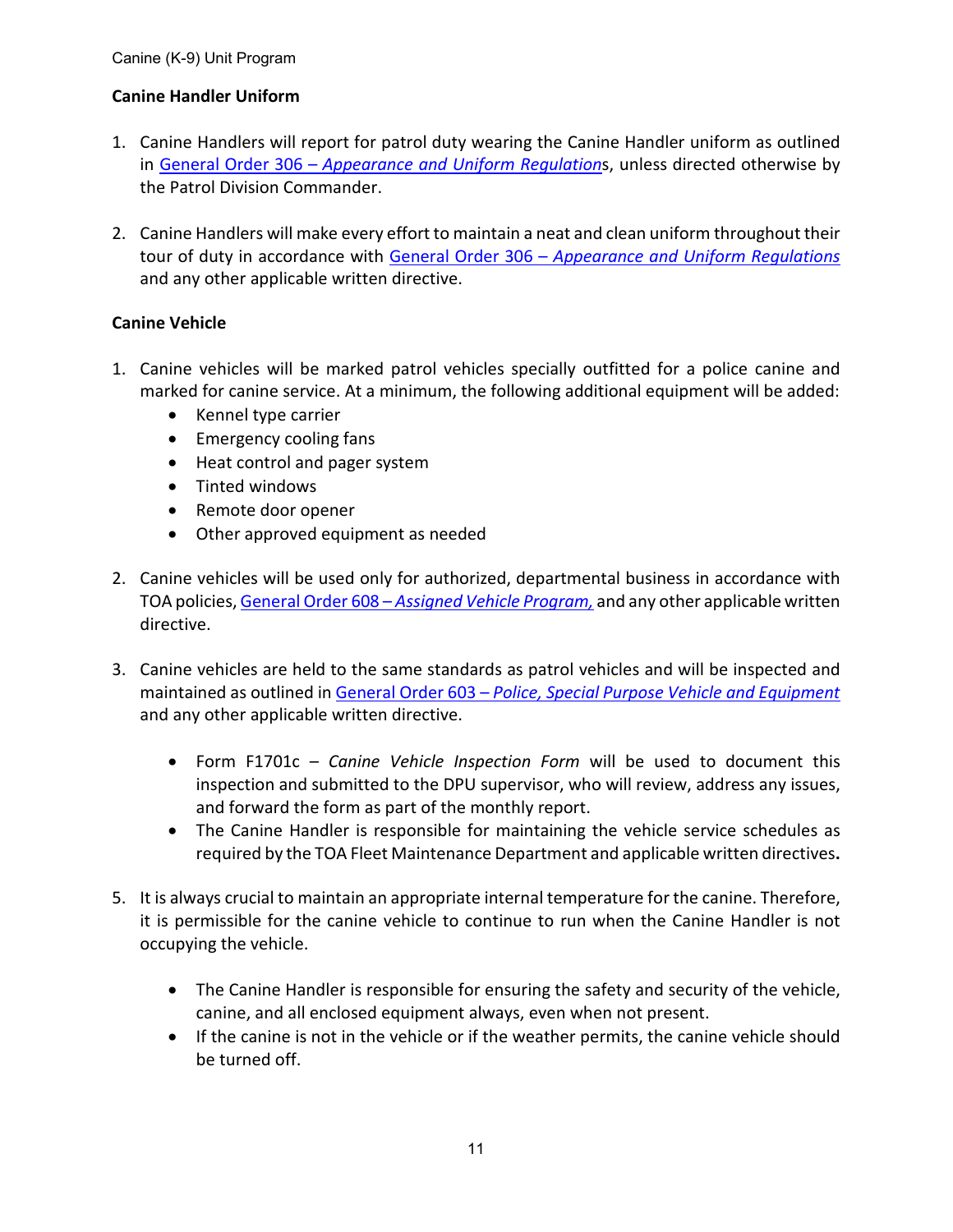# **Purchase of Canine** (41.1.5 (b))

- 1. The purchase of a canine will follow the standard TOA procurement process.
- 2. The Canine Handler and members of his/her chain of command will select a canine based on behavioral and physical aspects as well as workability.
- 3. Upon receipt, the canine will be examined by an approved department veterinarian.
- 4. The Administrative Division Commander will work with the TOA Safety and Risk Manager to add the canine to the TOA's insurance policy.

#### **Operations Procedures**

#### *Notification Procedures*

- 1. Requests to use a Canine Team may be made by any sworn officer when he/she believes the circumstances indicate that the use of a Canine Team is preferred.
- 2. The on-duty supervisor and/or Watch Commander will evaluate the request and determine an appropriate response.
	- If a Canine Team is on-duty and use is approved, it will be immediately dispatched to the scene.
	- If a Canine Team is not on-duty, and one is needed, the on-duty supervisor and/or Watch Commander will contact another agency to determine if a canine is working and available to respond.
	- The on-duty supervisor and/or Watch Commander may request a departmental Canine Team to respond from home based upon the circumstances. The Canine Handler will decide as to the availability of his/her respective Canine Team.
	- Canine Teams will not be called from home for vehicle sniffs.
	- If a Canine Team is not on-duty and one is needed, or a specific capability is needed that departmental Canine Teams do not possess, the on-duty supervisor and/or Watch Commander will ascertain if other local law enforcement agencies have a Canine Team working that meets the agency's needs at that time.
- 3. Requests for immediate use of a Canine Team by other law enforcement agencies in Wake County will follow all guidelines and requirements established within [General Order](https://powerdms.com/link/APEXPD/document/?id=441517) 204 - *[Interagency Relations](https://powerdms.com/link/APEXPD/document/?id=441517)*.
- 4. The on-duty supervisor and/or Watch Commander will notify the Patrol Division Commander immediately, depending on the severity of the situation, and in non-life-threatening situations, by 0800 hours the next business day, by appropriate means when any Canine Team has left the jurisdictional limits of the TOA to assist another Wake County law enforcement agency upon request as outlined in General Order 711 – *[Notification Matrix](https://powerdms.com/link/APEXPD/document/?id=438771)*.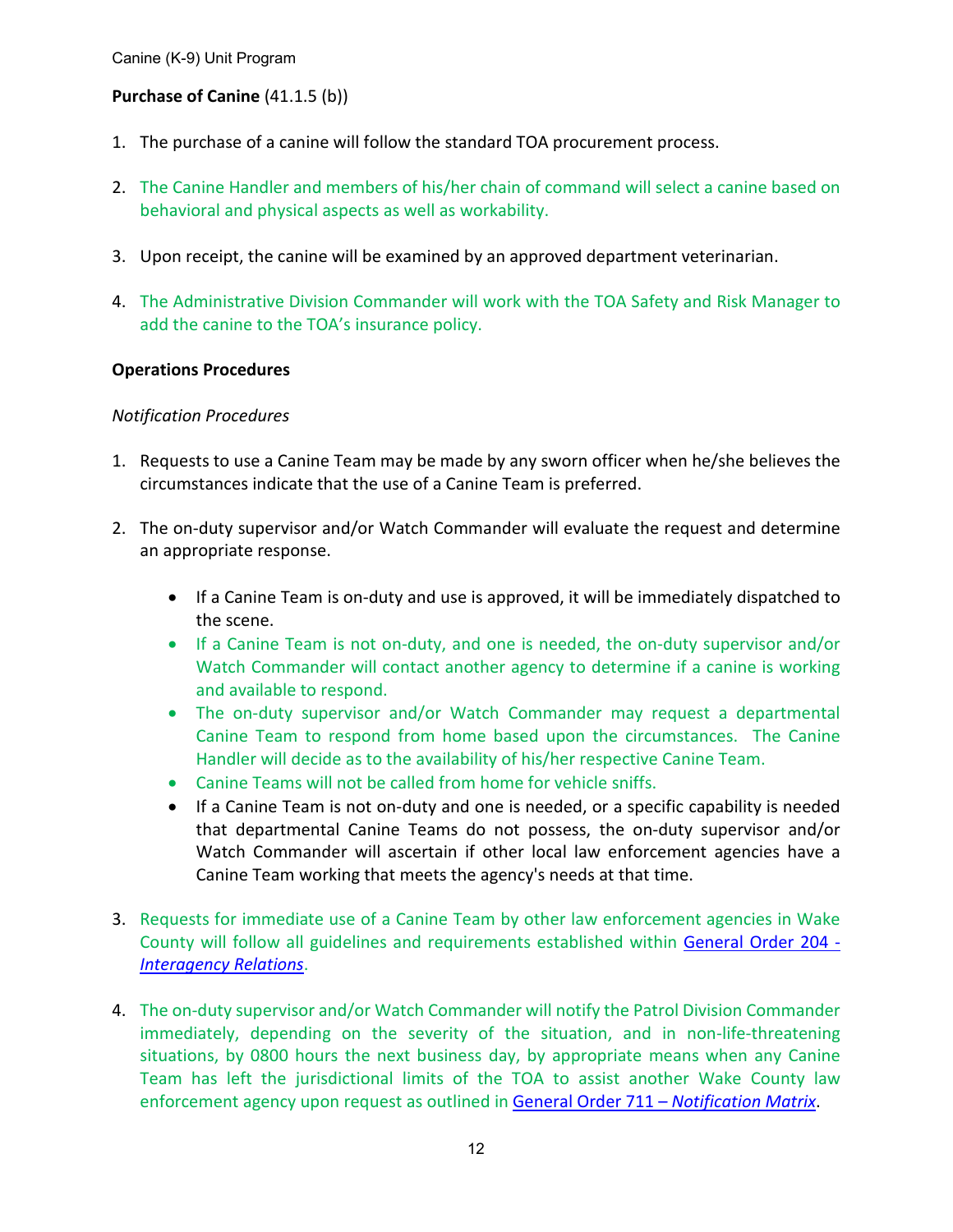5. Requests to use a Canine Team outside of Wake or Chatham Counties must be authorized by the Patrol Division Commander, Deputy Chief of Police, or Chief of Police prior to use, except in the most extenuating circumstances.

## *General Guidelines*

- 1. Supervision:
	- The Canine Team is under the direct supervision of the Special Operations Commander for administrative and training functions
	- The Canine Handler is under the direct supervision of the on-duty DPU supervisor and/or Watch Commander during routine operational functions. If a DPU supervisor and/or Watch Commander are not on-duty, the Canine Handler will be under the direct supervision of the on-duty supervisor
- 2. No person other than the Canine Handler will use, control, or attempt to control the canine.
	- In extenuating circumstances (i.e., injury to assigned Canine Handler), the on-duty supervisor may temporarily approve another person to handle the canine.
- 3. Employees will refrain from horseplay around the Canine Handler while in the presence of the canine.
- 4. Employees will not tease, pet, remove from the vehicle, or feed the canine without the expressed consent of the Canine Handler.
- 5. The canine will be secured inside of the patrol vehicle kennel during patrol. At no time is the canine allowed to roam around other areas of the patrol vehicle without direct control of the Canine Handler.
- 6. Before beginning a track, the Canine Handler, or the on-duty supervisor and/or Watch Commander, will designate an additional officer to accompany the Canine Team for purposes of officer safety.
	- The safety officer will assume the responsibility of a cover officer and will always stay with the Canine Handler, adhere to the Canine Handler's instructions, and assist as needed.
	- At no time should anyone other than designated, law enforcement officers accompany the Canine Team to a track or search without the expressed permission of the Canine Handler and on-duty supervisor and/or Watch Commander.
	- During a training exercise, the Canine Handler may use an approved volunteer, who is not affiliated with APD, to lay a track or assist with a canine exercise consistent with appropriate training methods.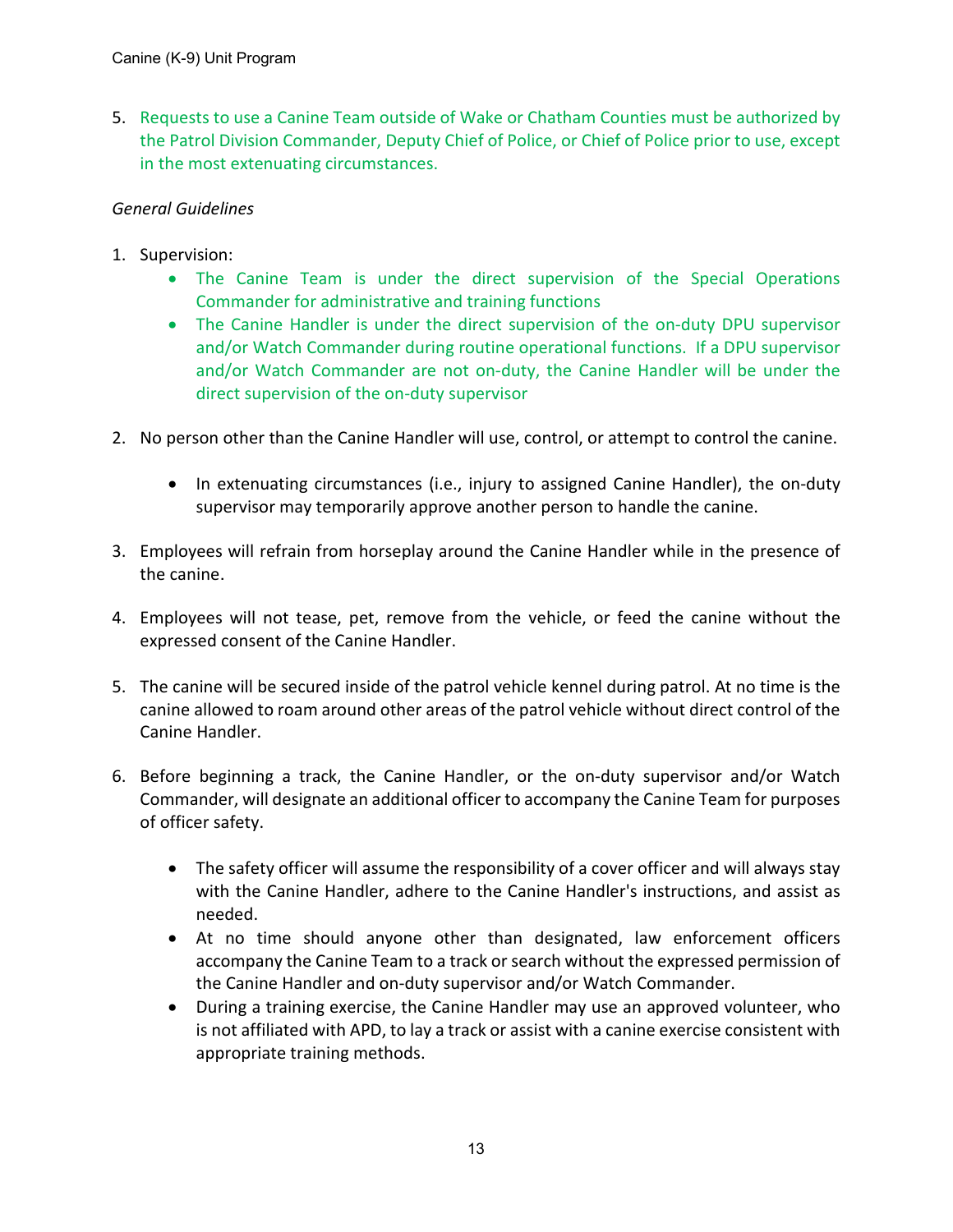- 7. If a suspect is identified and apprehended, the assisting officer will make the apprehension as appropriate with assistance from the Canine Handler.
	- The arrestee is to be turned over to the requesting officer or an officer designated by the on-duty supervisor and/or Watch Commander.
- 8. Should the Canine Handler become incapacitated during an operation, the on-duty supervisor and/or Watch Commander will designate an officer to secure the canine until an additional Canine Handler or another approved person can respond and take custody of the canine.
	- If a second handler is unavailable, the on-duty supervisor and/or Watch Commander, in consultation with the Patrol Division Commander, will determine who will take possession of the canine.
- 9. The canine may be deployed on calls for service and used as a backup officer under the following circumstances:
	- No other backup is available
	- During calls where a two-officer response is warranted as outlined in [General Order](https://powerdms.com/link/APEXPD/document/?id=444080) 901 – *[Operation of Police Vehicle and Call Response](https://powerdms.com/link/APEXPD/document/?id=444080)*

# *Activation/Requests for Service*

- 1. Canine Teams must respond when requested and within a reasonable period with all appropriate equipment needed for any canine operation.
- 2. Any prolonged response time must be communicated to the requesting supervisor when notified.
- 3. Other than approved reasons, refusal of the Canine Handler to respond or responding in a manner unfit for duty, can be cause for removal from the Canine Unit and subject the Canine Handler to disciplinary action in accordance with APD and TOA policies.
	- **NOTE:** Canines should not generally be used for tracks within four hours from the time the canine has eaten.
- 4. Off-duty Canine Handlers are awarded a minimum of two hours of applicable compensation when call-backed to duty. (SOURCE: TOA Personnel Policy Manual)
- 5. This information has been redacted pursuant to N.C. General Statute 132 - Public Records.
	- •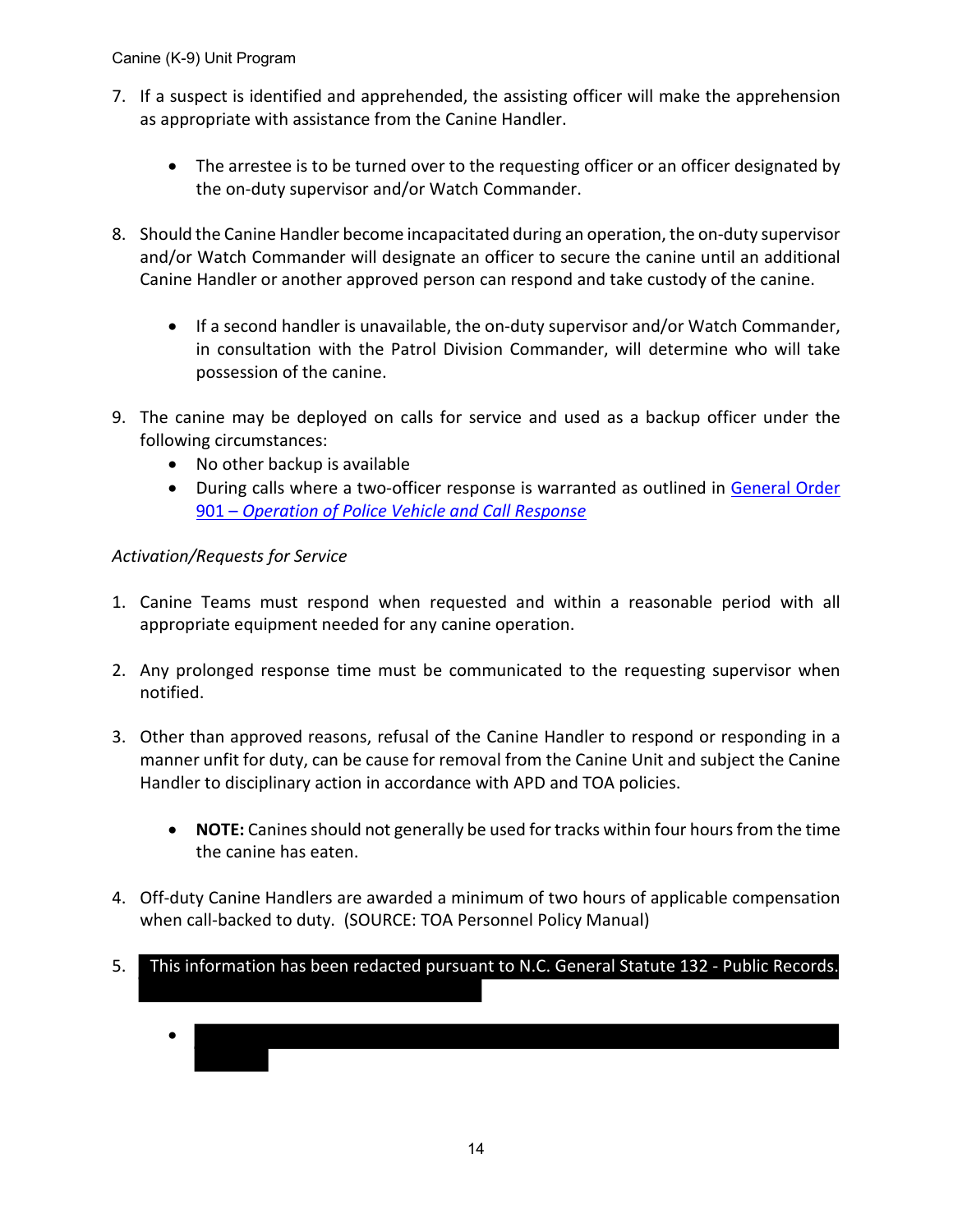- 6. When notified to respond, the Canine Team will be advised of the nature and location of the incident and the identity of the officer in charge of the scene.
- 7. The Canine Handler will report to the officer in charge of the scene upon arrival.
	- The Canine Handler and on-duty supervisor and/or Watch Commander will decide whether the circumstances warrant the use of the canine.
		- **NOTE:** If the group cannot reach consensus on the deployment of the canine, a Division Commander, Deputy Chief of Police, or Chief of Police will be contacted.
	- The Canine Handler and on-duty supervisor and/or Watch Commander will assess to make the final determination concerning the necessity of using a second canine for an assignment.

# *Contact/Damage/Injury*

- 1. Any situation in which a canine makes contact with a suspect for the purpose of apprehension is considered a Use of Force and the procedures outlined i[n General Order](https://powerdms.com/link/APEXPD/document/?id=441460) 701 – *Use of Force* will be followed. In cases in which unintentional contact is made during non-enforcement use, the Canine Handler will fill out an Incident Report to document the incident.
	- **NOTE:** Use of Force procedure and reporting will be followed whenever a canine makes contact with (i.e., bites, scratches, knocks over, etc.) a suspect or other involved person during an incident in which the canine is being used for tracking, searching, or apprehending a suspect.
- 2. If any canine activity causes damage or injury, the Canine Handler will report the incident immediately to the on-duty supervisor and/or Watch Commander.
- 3. All situations where property is damaged and/or someone is injured will be thoroughly photographed to document the damage and/or injury.
	- The Canine Handler will document the incident involving the damage/injury per current guidelines.
	- All witnesses, if any, will be interviewed.
- 4. If an officer, suspect, or citizen is injured due to any canine activity, whether provoked or unprovoked, during training or operations, the Canine Handler will immediately secure the canine and ascertain the extent and nature of the injuries.
- 5. Medical services will be offered after all canine-related injuries, as soon as possible.
- 6. In the event a suspect is apprehended by the canine and injury occurs, or if the canine bites a person whether provoked or unprovoked, accidental or intentional:
	- The Canine Handler will: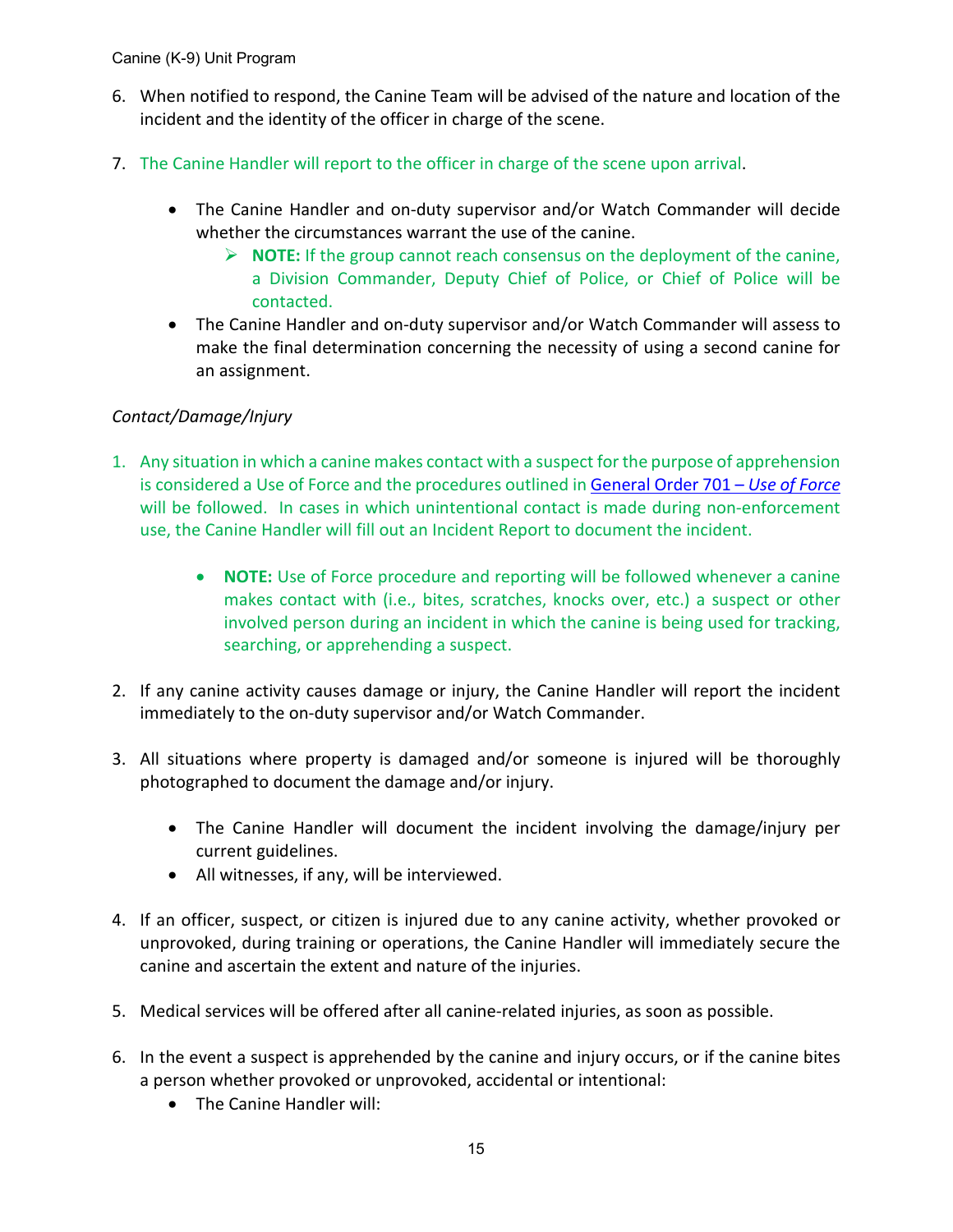- $\triangleright$  Secure the canine as soon as the situation permits
- $\triangleright$  Check the status of the suspect and provide appropriate medical care
- $\triangleright$  Immediately notify the on-duty supervisor and/or Watch Commander of the circumstances of the apprehension/injury
- $\triangleright$  Make the vaccination records available as needed
- $\triangleright$  Attend to any medical needs of the canine
- $\triangleright$  In the case of apprehension or unintentional bite during a track, search, or apprehension, follow the provisions of [General Order 701 –](https://powerdms.com/link/APEXPD/document/?id=441460) *Use of Force*
- The Watch Commander will:
	- $\triangleright$  Notify the Patrol Division Commander in accordance with [General Order 711](https://powerdms.com/link/APEXPD/document/?id=438771) – *[Notification Matrix](https://powerdms.com/link/APEXPD/document/?id=438771)*
	- $\triangleright$  The Watch Commander may appoint the on-duty supervisor to conduct the Use of Force investigation in accordance wit[h General Order 701 –](https://powerdms.com/link/APEXPD/document/?id=441460) *Use of Force* and any other applicable written directives
	- $\triangleright$  If the on-duty supervisor is not available, the Watch Commander will conduct the investigation
- The supervisor conducting the inquiry or investigation will:
	- $\triangleright$  Respond to the scene and conduct/document the investigation pursuant to the provisions of [General Order 701 –](https://powerdms.com/link/APEXPD/document/?id=441460) *Use of Force*
	- $\triangleright$  Respond to the appropriate medical treatment facility to document the treatment of injured party, any preexisting injuries, and photograph his/her injuries or the lack thereof
	- Make notifications as required in [General Order 711](https://powerdms.com/link/APEXPD/document/?id=438771) *Notification Matrix*

# *Tracking Operations* (41.1.5 (a))

1. To assure the Canine Team has the best chance of a successful track, proper security must be established at all scenes.



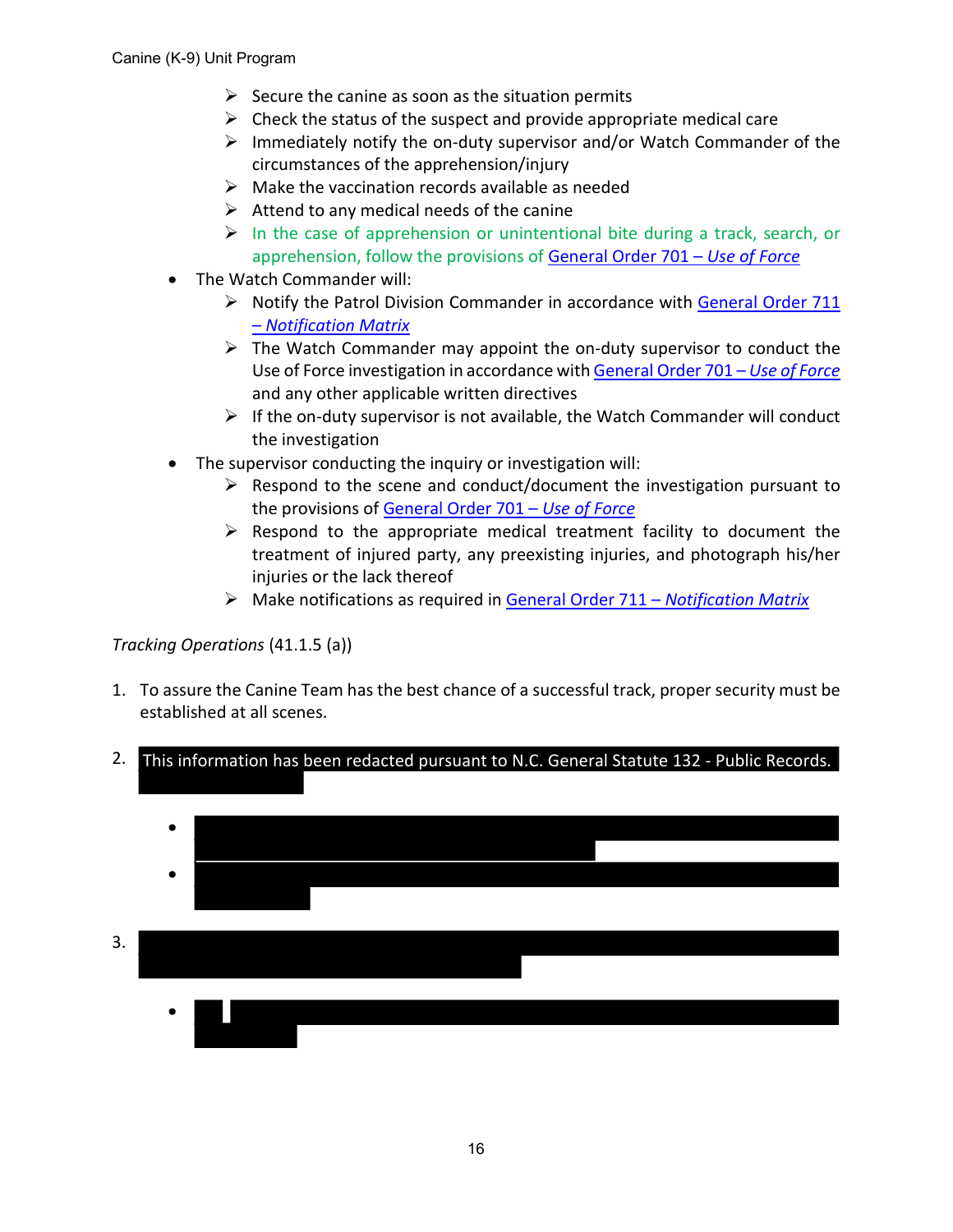

- 5. In cases of an unusually long track, a second Canine Team may be necessary.
	- The Canine Handler will advise the on-duty supervisor and/or Watch Commander if a second Canine Team is needed.

# *Narcotic Sniffs* (41.1.5 (a))

- 1. Any officer may request the use of an on-duty Canine Team for a narcotics sniff pursuant to the Activation/Requests for Service procedure in this policy.
- 2. In cases other than a free-sniff, the Canine Handler is responsible for confirming that the requesting officer has consent or articulable reasonable suspicion before any sniff is conducted. If the Canine Handler does not believe the requesting officer has articulable reasonable suspicion, the canine will not be used
	- The Handler will notify the on-duty supervisor and document the reason for not using the canine in the notes section of CAD or a supplemental report.
- 3. When a Canine Team is requested for a vehicle sniff, no officer will search the vehicle until the Canine Team arrives.
	- **This information has been redacted pursuant to N.C. General Statute 132 Public** Records.
	- Evidence located will be turned over to the investigating officer, who is also responsible if any suspects are charged.
- 4. In the case of a search warrant, the Canine Team will be given as much advanced notice as possible regarding the details of the warrant, type of narcotics suspected, and location (i.e., residential, open fields, wooded areas, etc.).

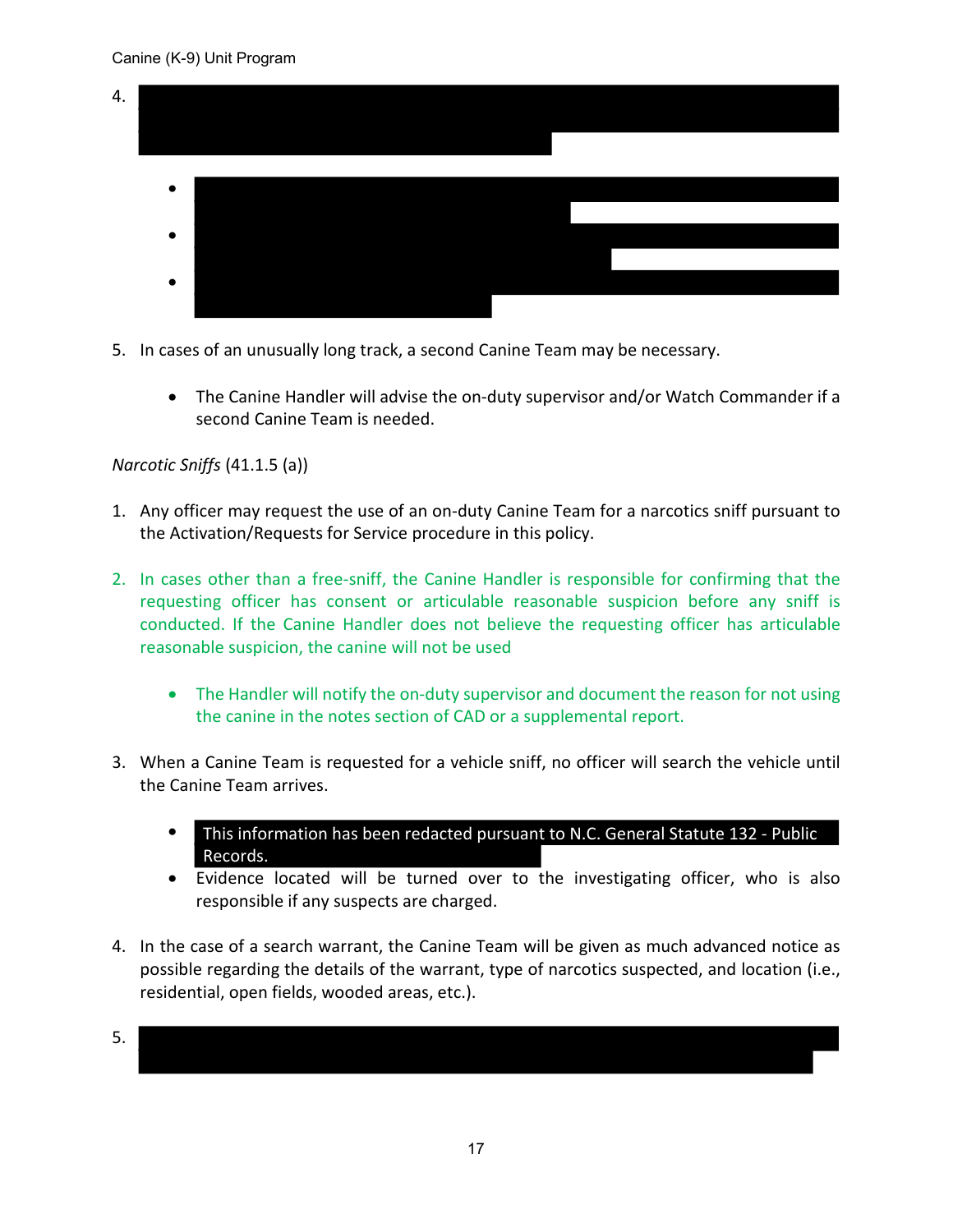

*Article Searches* (41.1.5 (a))

- 1. A Canine Team may be requested for an article search if an officer believes that the suspect may have discarded evidence while in flight or while hiding in a field, woods, or any other area.
	- The requesting officer will advise the Canine Handler of what type of items the Canine Team is searching for if the suspect is in custody or possibly still in the area. If available, the appropriate Canine Team (i.e., narcotic or nitrate) will be notified.
	- This information has been redacted pursuant to N.C. General Statute 132 - Public Records.



# *Building Searches* (41.1.5 (a))

- 1. A Canine Team can be used to locate a suspect inside a building.
- 2. Whenever possible, the building owner will be contacted to ascertain the building's layout and determine whether anyone is lawfully in the building.
- 3. Building searches will be conducted using the appropriate lead.
- 4. Upon arrival, the Canine Handler will contact police personnel at the scene to confirm that a criminal offense has been committed and/or a situation exists within the guidelines regarding canine usage.
- 5. This information has been redacted pursuant to N.C. General Statute 132 Public Records.
- 6.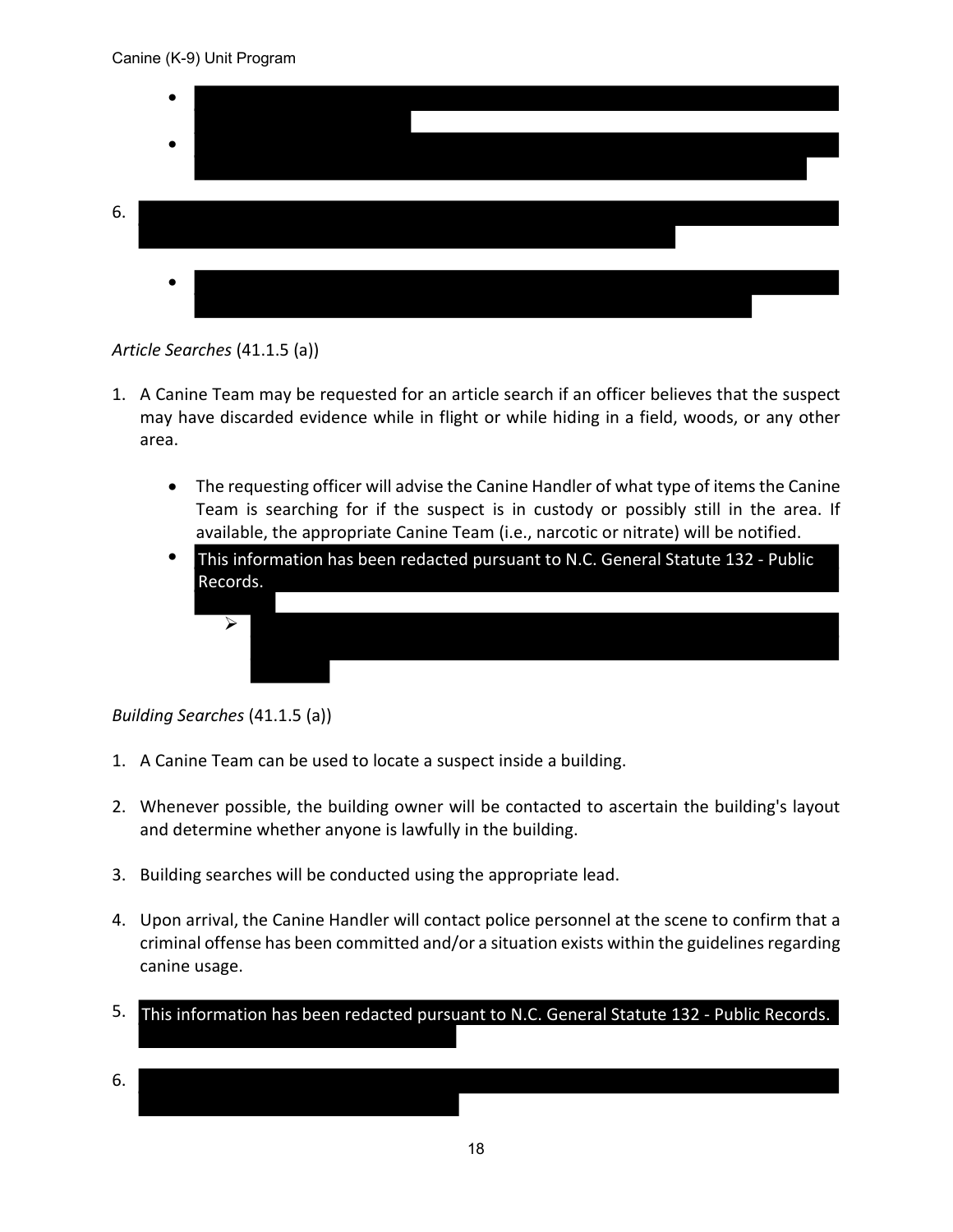- •
- 7. When searching a building, the Canine Handler may conduct the search off-lead if the following criteria can be met:
	- The area is small enough that the Canine Handler can always keep reasonable visual contact with the canine
	- The Canine Handler has made a reasonable effort to ensure that authorized persons are not within the area being searched
- 8. At the initial entry to a building about to be searched, the Canine Handler will give a verbal warning, which will include the following:
	- Notice that a police Canine Team is preparing to enter and search
	- An order for all occupants to identify and surrender themselves immediately
	- A warning that the Canine Team will locate and apprehend all persons who refuse to surrender upon request immediately
	- Whenever possible, the Canine Handler should give verbal warnings multiple times and allow a reasonable amount of time to elapse to allow anyone to surrender
- 9. The warning will be given in a loud and clear manner where a reasonable person could hear and understand the warning.
- 10. A warning is not required in situations where imminent threat of deadly force is presented to the Canine Team.
	- The decision to provide a warning is the sole responsibility of the Canine Handler conducting the search.
	- A detailed account of all warnings issued or reasons why warnings were not given will be documented in the Canine Use Report housed in the RMS.
- 11. The Canine Handler will request safety officers to search with the Canine Team when needed.
- 12. If the canine indicates the possible presence of any hidden suspects, the safety officer will make reasonable efforts to apprehend them.

*Area Searches* (41.1.5 (a))

- 1. Area searches will be conducted using the appropriate lead.
- 2. Upon arrival, the Canine Handler will contact police personnel at the scene to confirm that a criminal offense has been committed and/or a situation exists within the guidelines regarding canine usage.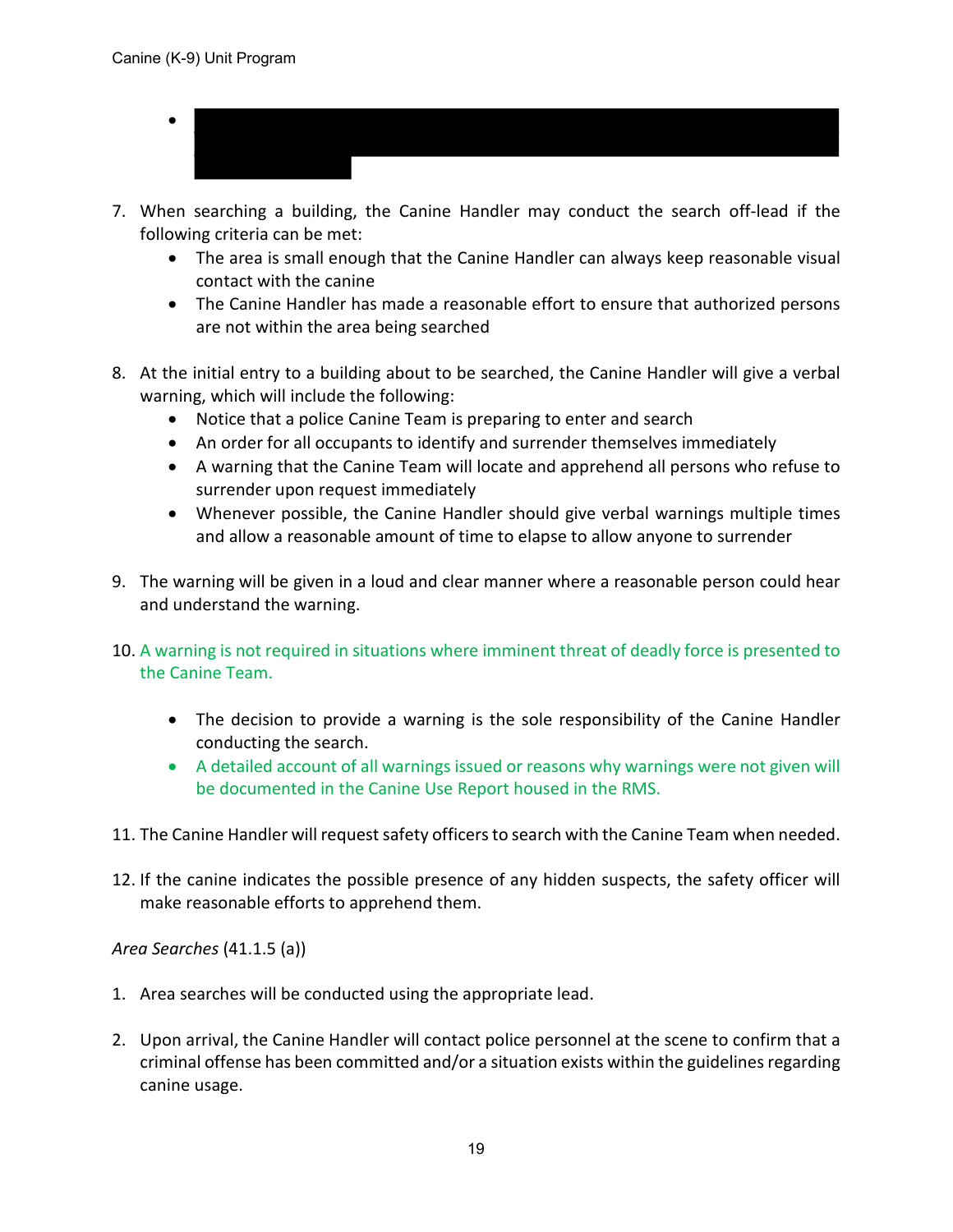- 3. This information has been redacted pursuant to N.C. General Statute 132 Public Records.
- 4. •
- 5. When searching an enclosed or fenced area, the Canine Handler may conduct the search offlead if the following criteria can be met:
	- The area is small enough that the Canine Handler can always keep reasonable visual contact with the canine
	- The fence, wall, or enclosure surrounding the area has been visually checked to ensure that the canine cannot jump the fence/wall or otherwise leave that enclosed area
	- The Canine Handler has made a reasonable effort to ensure that authorized persons are not within the area being searched
- 6. At the initial entry to an enclosed area to be searched, the Canine Handler will announce a warning, which will include the following:
	- Notice that a police Canine Team is preparing to enter and search
	- An order for all occupants to identify and surrender themselves immediately
	- Notice that the Canine Team will locate and apprehend all persons who refuse to comply with applicable verbal warnings
	- Whenever possible, the Canine Handler should give verbal warnings multiple times and allow a reasonable amount of time to elapse to allow anyone to surrender
- 7. The warning will be given in a loud and clear manner where any reasonable person would understand the warning.
- 8. The Canine Handler will wait a reasonable amount of time for anyone to comply with a lawful order.
- 9. A warning is not required in situations where imminent threat of deadly force is presented to the Canine Team.
	- The decision to provide a warning is the sole responsibility of the Canine Handler conducting the search.
	- $\triangleright$  A detailed account of all warnings issued or reasons why warnings were not given will be documented in the Canine Use Report housed in the RMS.
- 9. The Canine Handler will request safety officers to search with the Canine Team when needed.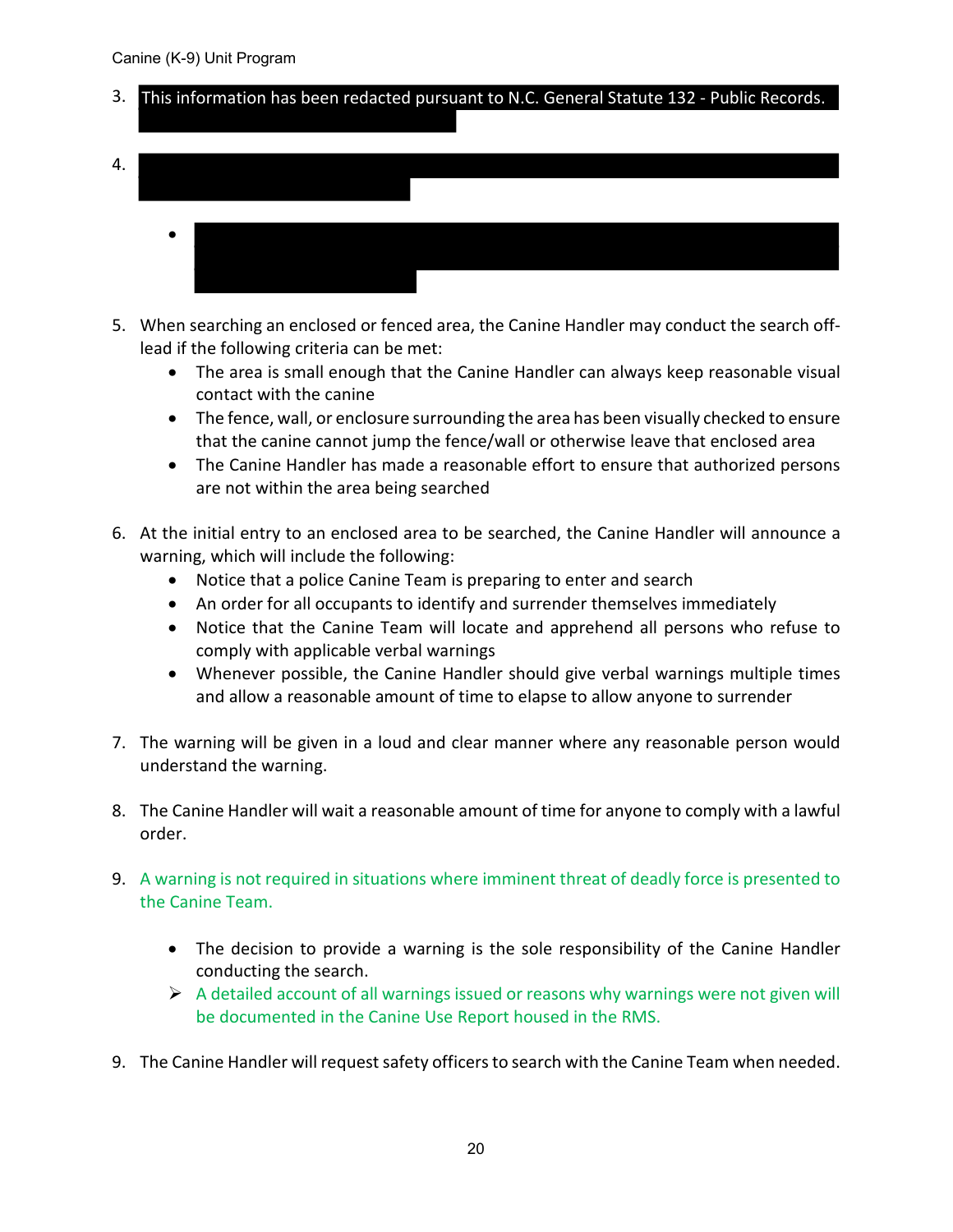10. If the Canine indicates the possible presence of any hidden suspects, the safety officer will make reasonable efforts to apprehend them.

*Apprehension* (41.1.5 (a))

- 1. Decisions to deploy a canine will be based primarily upon the following factors:
	- The severity of the crime
	- If any suspects pose an immediate threat to the safety of officers or others
	- If any suspects are actively resisting or attempting to evade arrest at the time
- 2. A Canine Handler may deploy a canine to apprehend any suspects through direct canine contact only when there is probable cause to believe a suspect has committed a serious offense, or the commission of the serious offense is imminent, which may include, but is not limited to:
	- Murder/Manslaughter
	- Armed Robbery
	- Sexual Offenses
	- Assault on a Government Official that results in serious injury
	- Aggravated Assault
	- Kidnapping
	- Felonious Hit & Run
	- Burglary/Breaking & Entering
	- Exigent circumstances exist and an on-duty supervisor, Watch Commander, or sworn command officer has given expressed permission to deploy a canine
		- $\triangleright$  The on-duty supervisor or Watch Commander will document his/her reasons for giving permission related to exigent circumstances in a supplemental report
- 3. Apprehension can be made on or without using a leash lead.
- 4. The Canine Handler may deploy the canine to apprehend any suspects if:
	- A suspect is hiding to evade an arrest or capture, and the use of a canine for apprehension would be a safer method than officers attempting the apprehension
	- A suspect is actively resisting or attempting to avoid arrest by flight
	- For the protection of the Canine Handler, canine, other officers, or the public
- 5. Canine Handlers will ensure the canine is not deployed to apprehend a suspect who is not resisting, fleeing, or endangering the safety of officers or others.
- 6. Disengagement after Apprehension
	- The Canine Handler will disengage the canine at the earliest possible moment once the threat has ceased or the suspect has been apprehended.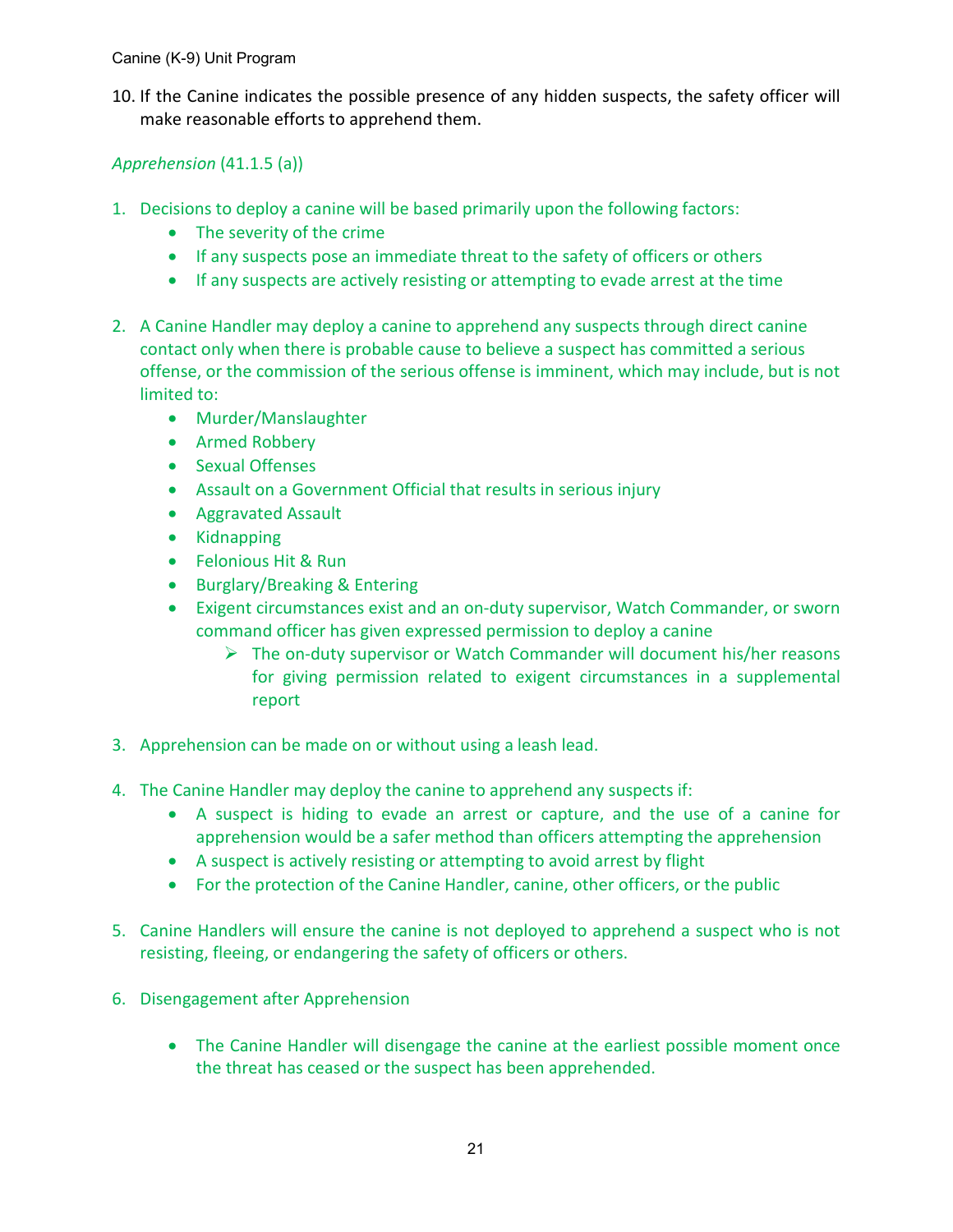# 7. Restrictions

- Canine Handlers will not:
	- $\triangleright$  Deploy the canine to apprehend a suspect known to be a juvenile unless the suspect is armed and presents an immediate threat to officers or others
	- $\triangleright$  Deploy the canine to apprehend a subject known to be highly intoxicated, feeble, or whom they reasonably believe could not escape or resist
	- $\triangleright$  Use the canine on an unruly crowd or to control the movement of a crowd or group of people
	- $\triangleright$  Use the canine in a manner that coerces, intimidates, or frightens a suspect

# *Restrictions* (41.1.5 (a))

- 1. A canine will not be used to conduct scent searches on people.
- 2. A canine will not be used to perform any type of secondary or off-duty employment.

# **Presentations, Demonstrations and Community Events** (41.1.5 (a))

- 1. Canine Teams can be a positive attraction for Community Oriented Policing efforts. Canine Handlers will make every effort to assist all officers and the Community Policing Officers (CPOs) with ongoing projects.
	- With prior approval, Canine Teams may participate in a presentation, demonstration, or community event.
		- $\triangleright$  All requests will be forwarded to the DPU Supervisor with as much detail and notice as possible.
		- $\triangleright$  The DPU Supervisor will coordinate the Canine Unit's participation in any presentation, demonstration or community event with the Administrative Division Commander.
	- The Canine Handler should be notified prior to the demonstration if the audience presents any known risk to the Canine Team.
	- The Canine Handler has the authority to decide whether to use the Canine in any planned presentation, demonstration, and/or community event.

#### **Record Keeping** (41.1.5(i))

- 1. Any time the canine is used for operations, the activity is to be documented in the Canine Use Report in the appropriate module of the RMS.
	- Investigation/Incident Reports, supplemental reports, and other reports are separate from Canine Use Reports and must be completed by the Canine Handler pursuant to applicable written directives.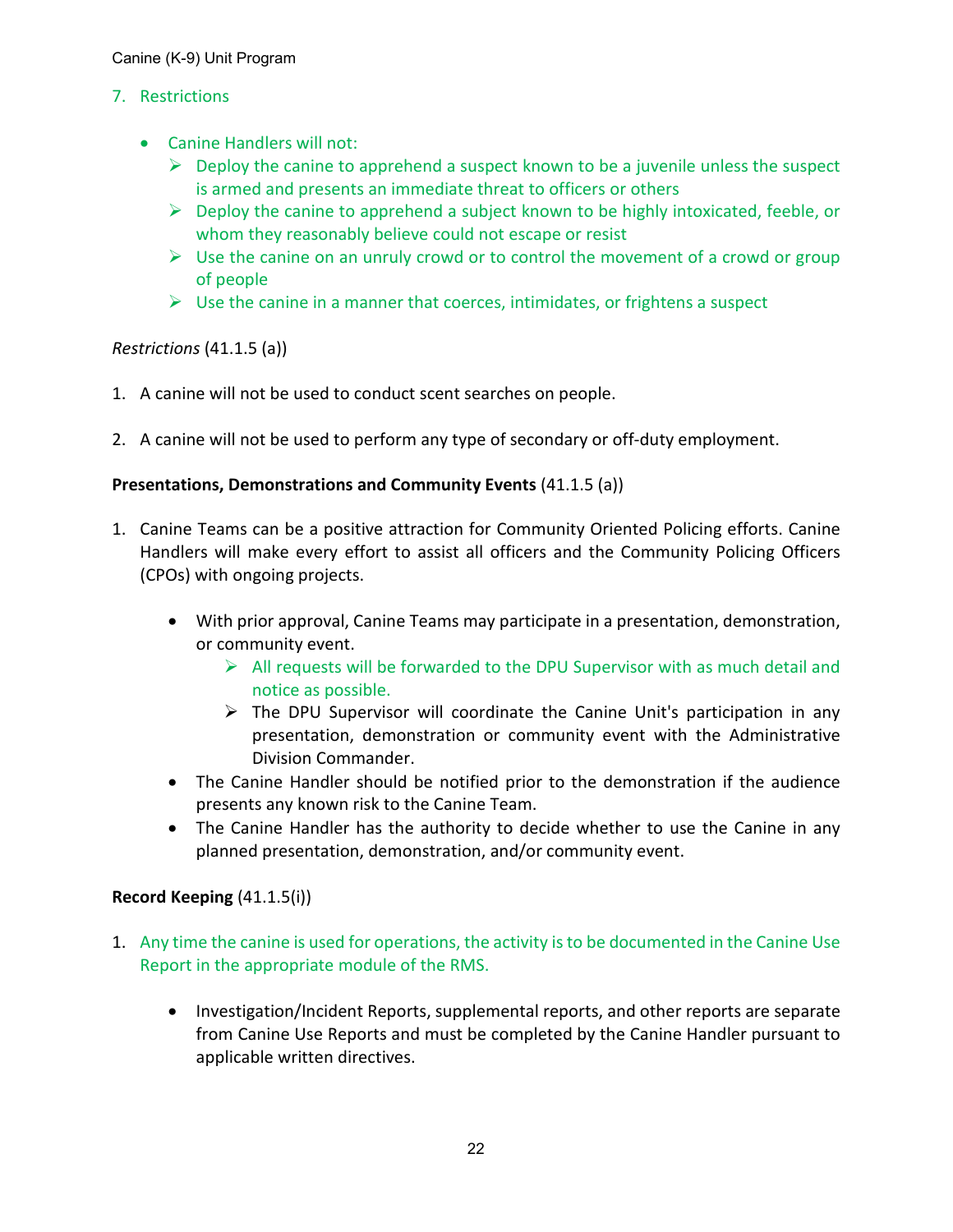2. By the fifth day of each month, each Canine Handler will submit a monthly report through the chain of command to the Patrol Division Commander describing canine use for the previous month using form F1701b – *Canine Team Monthly Report*.

# **Leave Usage**

- 1. All requests for leave will be made in a manner consistent with [General Order 304 –](https://powerdms.com/link/APEXPD/document/?id=442386) *Leave [Time](https://powerdms.com/link/APEXPD/document/?id=442386)* and any other applicable written directive.
- 2. When taking leave and unable to provide proper care for the canine, the Canine Handler will board the canine at an approved kennel facility.
- 3. The Canine Handler will make prior arrangements with the facility if the handler knows he/she will be unavailable for a period of time.
- 4. The Canine Handler is responsible for notifying the kennel facility of any special needs of the canine.
- 5. The cost of the kennel facility must be pre-approved by a Division Commander, Deputy Chief or Chief of Police, and will be paid for by the department.

# **Canine Unit Responsibilities**

- 1. The responsibilities of Canine Handlers include the following:
	- Maintain all Canine Unit expenditures, including receipts, copies of use reports, training records, and any other appropriate data
	- Prepare training schedules for all Canine Teams and submit them to the Patrol Division Commander through their chain of command for approval
	- Ensure that all Canine Teams receive adequate and appropriate training to maintain certification and peak operational efficiency
	- Maintain liaison with the Special Operations Commander regarding operational and administrative functions (equipment, training, data collection, etc.) relating to the Canine Unit
	- Maintain liaison with the Special Response Team (SRT) Commander regarding tactical operations that may involve the Canine Unit
	- Maintain liaison with the Administrative Division Commander regarding community operations that may involve the Canine Unit
	- Maintain liaison with the Criminal Investigations Division Commander regarding investigative operations that may involve the Canine Unit (i.e., search warrants, etc.)
- 2. Additional responsibilities of Canine Handlers include the following: (41.1.5 (a))
	- The operation, control, and use of their assigned canine and related equipment in accordance with departmental policies
	- Provide appropriate care for the animal and report any use, injury, or illness in accordance with this General Order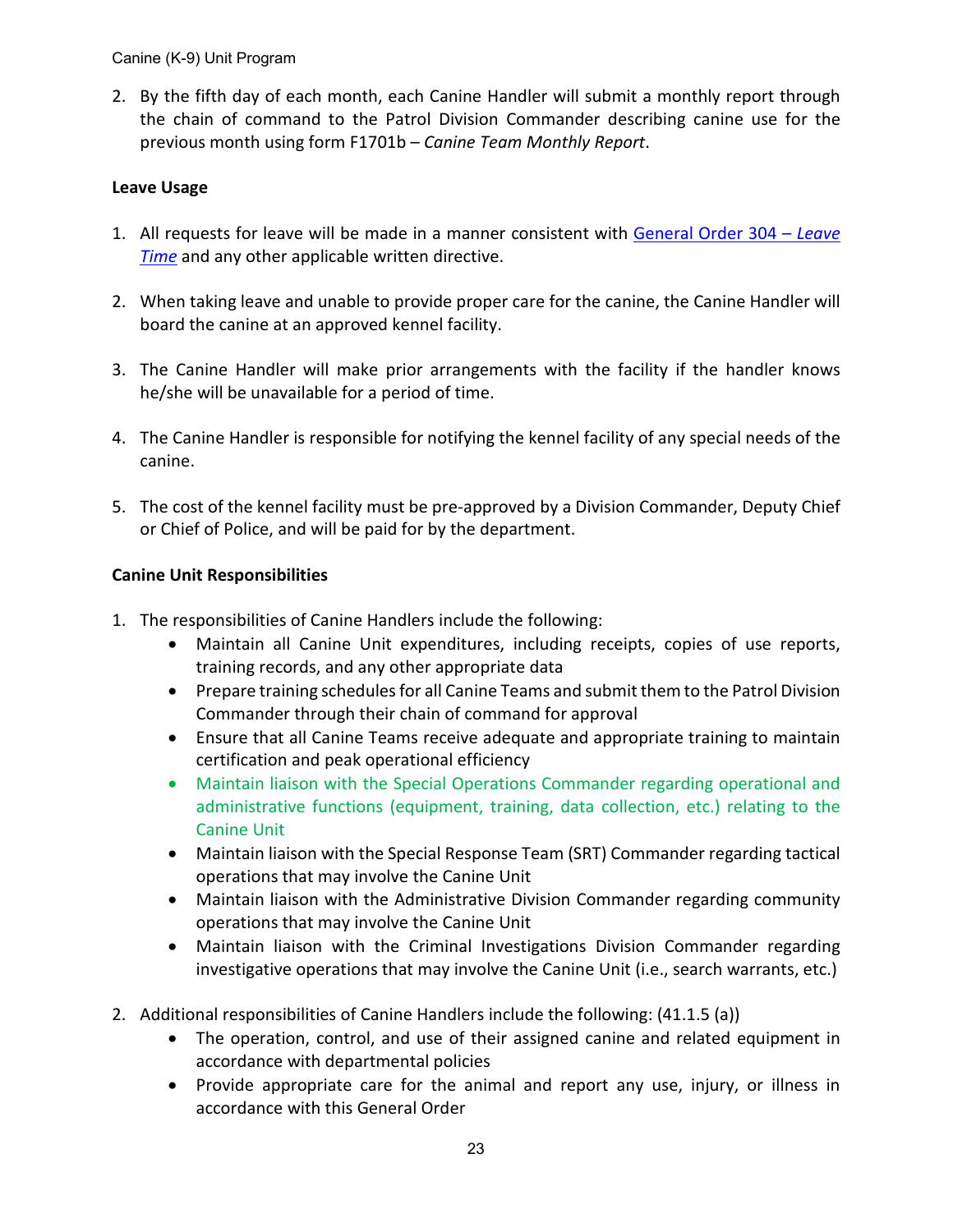- Maintain all canine equipment in a state of operational readiness, including care, cleaning, preventative maintenance, repair, workability, and responsiveness
	- $\triangleright$  Lost or worn equipment will be reported to the Patrol Division Commander through their chain of command in writing, with the appropriate request for repair or replacement
- Purchase of equipment with departmental funds is made with prior approval and in accordance with applicable APD and TOA policies and procedures
- Ensure precautions are taken to prevent injury to the canine or any person who may encounter the animal while on and off duty

# **Canine Care and Upkeep** (41.1.5(g))

# *Responsibility*

- 1. The Canine Handler is directly responsible at all times for the health and welfare of the canine.
	- Form F1701g *Canine (K-9) Record of Basic Care Checklist* is to be completed by the assigned Canine Handler monthly and used to document preventative care efforts.
		- o The form will be forwarded to the Office of the Chief of Police as part of Canine Team's monthly report
- 2. The Canine Handler will schedule all veterinary and other necessary appointments and provide a home environment suitable for a police work dog.

#### *Veterinary Services*

- 1. Only a veterinarian who has been approved and selected by the department will be used to provide services to the canine.
	- The veterinarian will administer all medical care and treatment given in accordance with proper care guidelines, and all services will be provided by order of the veterinarian.
	- The Patrol Division Commander will be advised of all upcoming veterinarian appointments, the reason, and results of the appointment.
	- In an extreme emergency, the Canine Handler may take the canine to the nearest available veterinarian for emergency treatment.
	- In such instances, the extent of the injury or illness will be reported immediately to the Special Operations Commander.
		- $\triangleright$  Depending on the severity of the situation, the Special Operations Commander will notify the Patrol Division Commander immediately, or in non-lifethreatening situations, by 0800 hours the next business day.

# *Home Care*

1. Canines will be kept at the Canine Handler's home.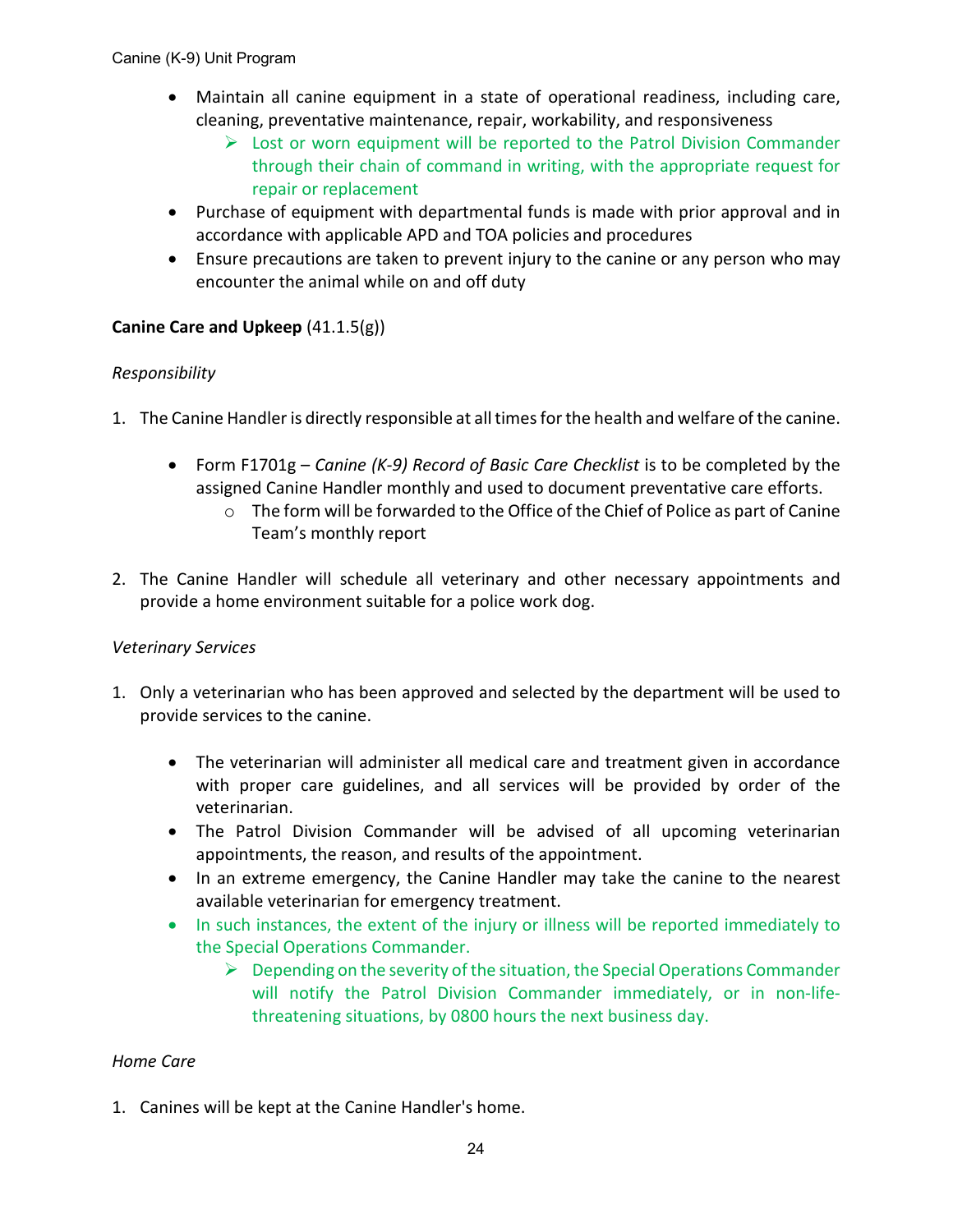- The Canine Handler is expected to provide proper care and feeding for the canine every day. Failure to perform these duties is a performance issue and could be cause for removal as a Canine Handler or any other action as deemed appropriate.
- 2. Home duties include the feeding, watering, and cleaning of the canine.
	- The Canine Handler will always keep the canine ready and able to carry out his/her duties.
	- The department is responsible for the purchase of all canine food.
	- The Canine Handler will ensure the appropriate canine diet to maintain the ideal weight of the animal.
	- Feeding equipment will be cleaned on a weekly basis with disinfecting solution.
	- The kennel and shelter will be inspected and cleaned daily if necessary. However, it must be consistently maintained and free of trash, debris, feces, and urine.
- 3. Inspection of the canine will be made daily.
	- The Canine Handler is responsible for the daily appearance and will monitor all general health conditions of the animal.

#### *Rest Breaks*

- 1. Canine Handlers are to give the canine periodic rest breaks as needed.
- 2. Canine Handlers will always have fresh water available for the canine.
- 3. When allowing the canine to take a break, the Canine Handler should prevent the canine from soiling private or public property.
	- In the event this occurs, the Canine Handler will properly dispose of any waste.

#### *Canine Retirement*

- 1. The Chief of Police and Town Manager will decide the future of the canine when a canine is retired or permanently injured and no longer able to perform the functions required by the department.
- 2. After a canine becomes inactive, the Canine Handler may submit a written request to take ownership of the animal.
	- The written request will be submitted to the Chief of Police through the chain of command.